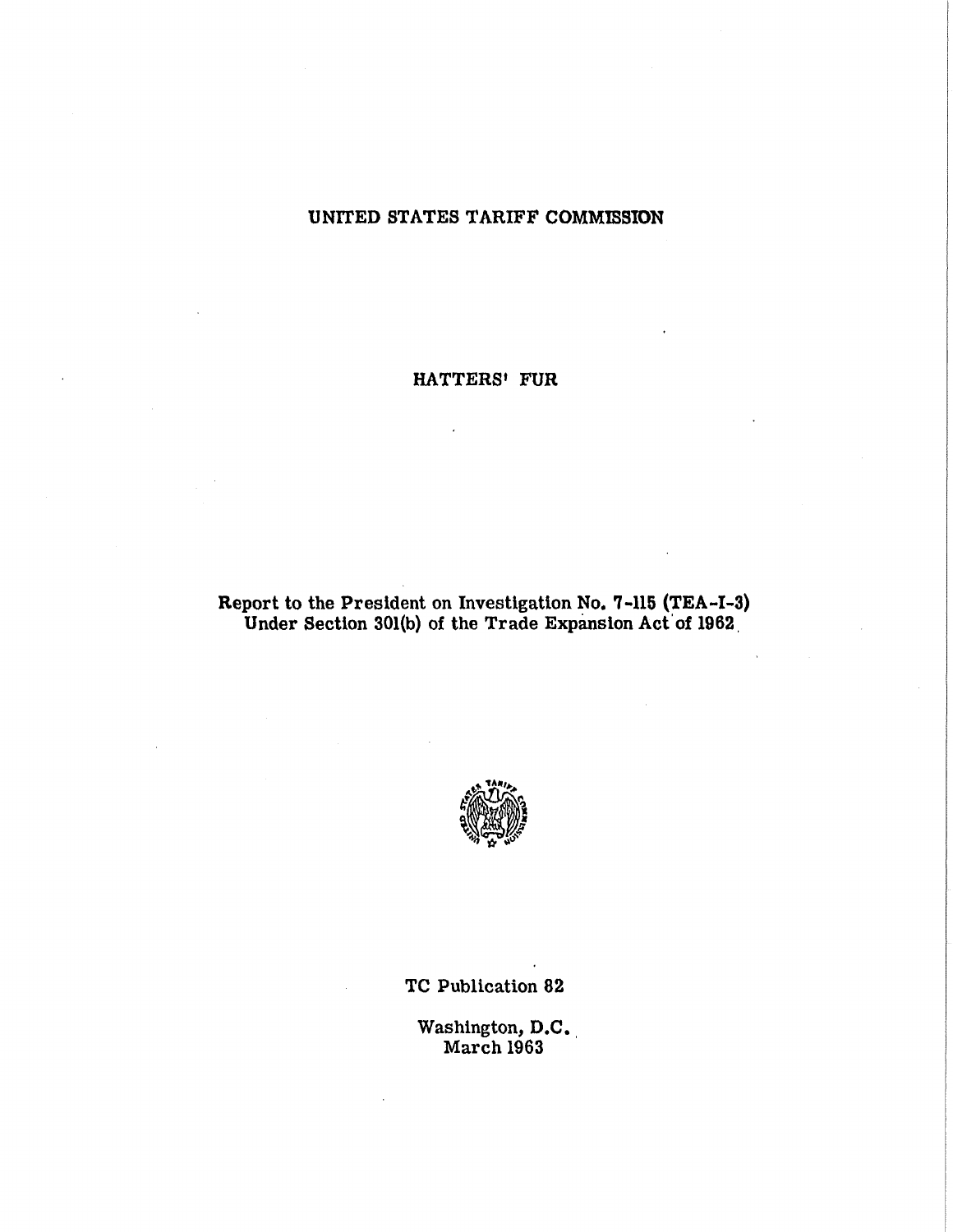## UNITED STATES TARIFF .COMMISSION

BEN DORFMAN, Chairman JOSEPH E. TALBOT WALTER R. SCHREIBER GLENN W. SUTTON WILLIAM E. DOWLING JAMES W. CULLITON

DONN N. BENT, Secretary

 $\mathbf{I}$ 

Address all communications to UNITED STATES TARIFF COMMISSION Washington 25, D.C.

 $\mathcal{A}$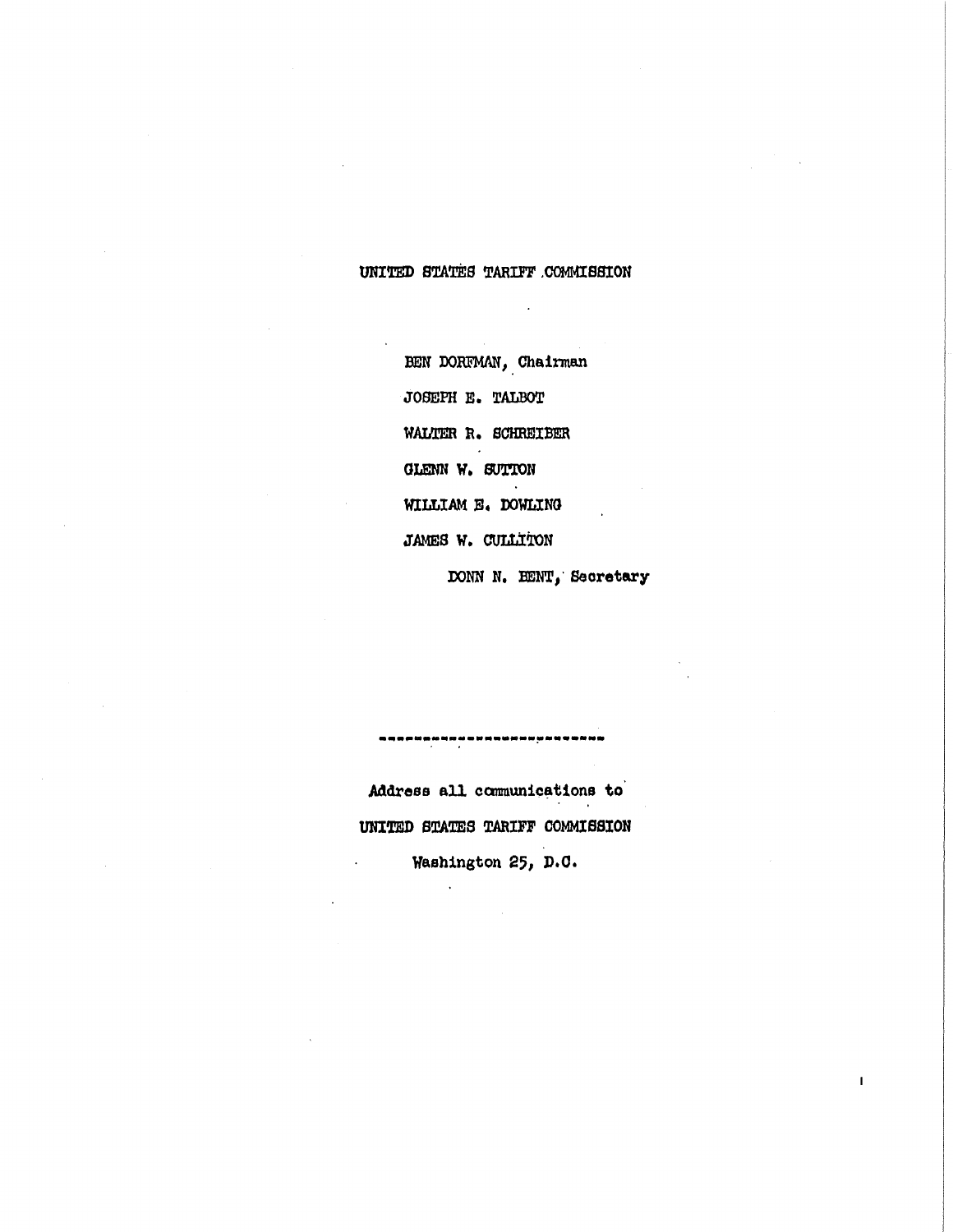# CONTENT S

| Considerations bearing on the foregoing finding-------------<br>Information obtained in the investigation: |     |
|------------------------------------------------------------------------------------------------------------|-----|
|                                                                                                            |     |
|                                                                                                            | 30  |
|                                                                                                            | 12  |
|                                                                                                            | 14  |
| U.S. production, sales, and inventories-----------------                                                   | 15  |
|                                                                                                            | 17  |
|                                                                                                            | 19  |
| Prices received by U.S. producers-----------------------                                                   | 20  |
| Profit-and-loss experience of U.S. producers------------                                                   | 21. |
|                                                                                                            | 22  |

# Tables

 $\mathbb{R}^2$ 

| 1.--Hatters' fur: U.S. rates of duty, 1930-63-----------   | 23  |
|------------------------------------------------------------|-----|
| 2.--Hatters' fur: U.S. consumption (calculated) and        |     |
| derivation of consumption, 1957-62----------               | 2և  |
| 3. --Hatters' fur: Production by 6 U.S. producers, by      |     |
| principal grade, 1957-61 and January-June 1962----         | 25  |
| 4.--Hatters' fur: U.S. imports for consumption, by         |     |
| principal sources, 1951-62---------------------------      | ՝26 |
| 5.--Hatters' fur: U.S. imports for consumption, by grades, |     |
| 1957-61 and January-June 1962------------------------      | 27  |
| 6.--Hatters' fur: U.S. general imports, according to unit  |     |
|                                                            | 28. |
| 7.--Hatters' fur: Weighted average price for specific      |     |
| grades cut in the United States during January             |     |
| and June $1957 - 62 -$                                     |     |

(TC 27175)

Page

 $\mathcal{A}$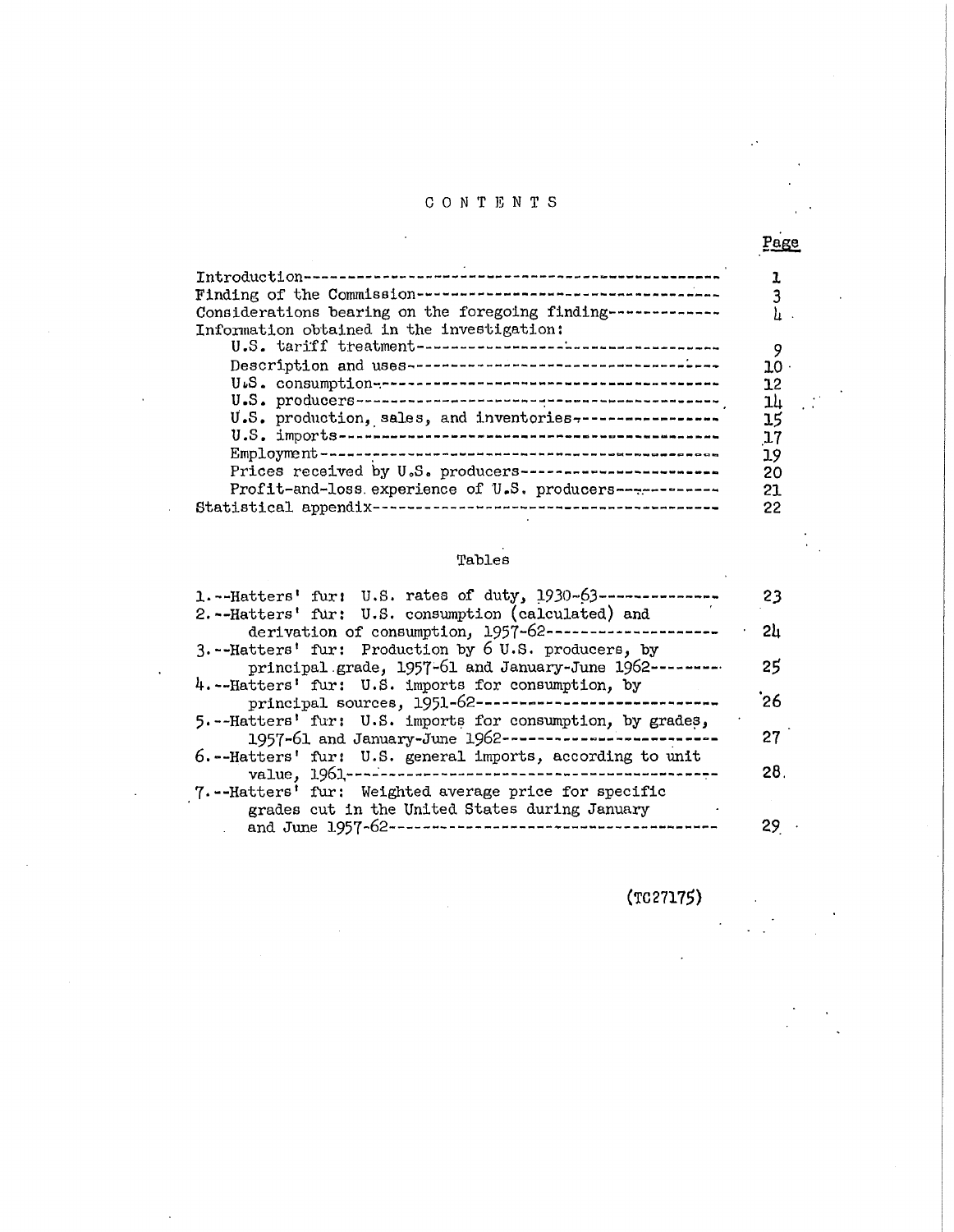#### REPORT TO THE PRESIDENT

U.S. Tariff Commission March 13*,* **1963** 

To the President:

In accordance with section  $301(f)(1)$  of the Trade Expansion Act of 1962 (76 Stat. 885), the U.S. Tariff Commission herein reports the results of an investigation, made under section  $301(b)$  of that act, relating to hatters' fur.

#### Introduction

The investigation to which this report relates was undertaken to determine whether, as a result in major part of concessions granted under trade agreements, hatters' fur  $1/$  is being imported into the United States in such increased quantities as to cause, or threaten to cause, serious injury to the domestic industry producing a like or directly competitive article. The investigation was instituted on June 22, 1962, under the authority of section 7 of the Trade Agreements Extension Act of 1951, as amended, on the basis of an application by the Hatters' Fur'Cutters, Association of the U.S.A. Public notice of the institution of the investigation and of a public hearing to be held in connection therewith was given by posting copies of the notice in the office of the Commission in Washington, D.C., and at its office in New York City,

 $1/$  The imported hatters' fur that was the subject of the investigation is described in par. 1520 of the Tariff Act of 1930 as " "Hatters' furs, or furs not on the skin, prepared for hatters' use, including fur skins carroted."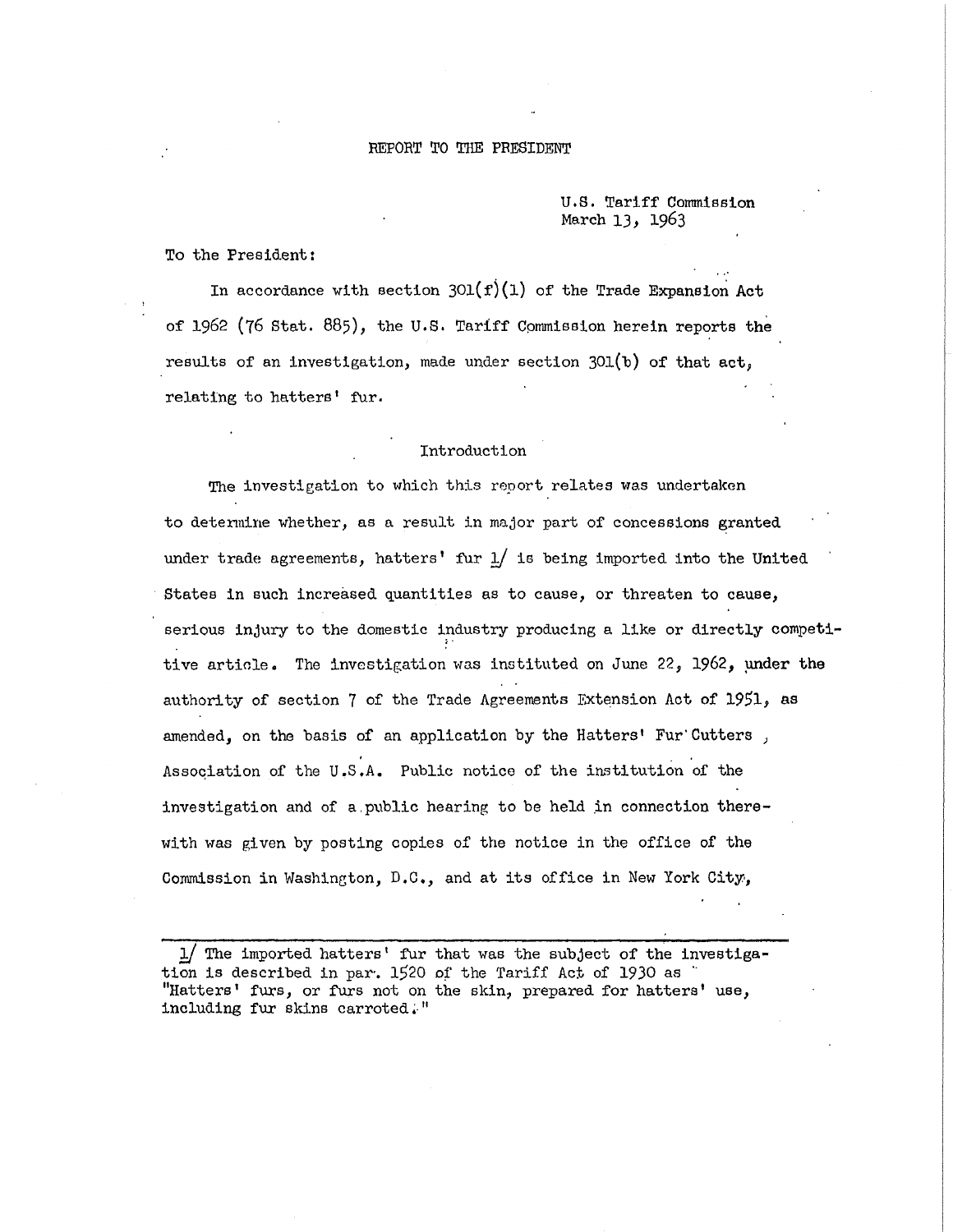and by publishing the notice in the Federal Register (27 F.R. 6107) and in the June 28, 1962 issue of Treasury Decisions.

The public hearing was held on September 11, 1962, and all interested parties were afforded opportunity to be present, to produce evidence, and to be heard. A transcript of the hearing and formal briefs submitted by interested parties in connection with the investigation are attached,  $1/$ 

On October 11, 1962, the Trade Expansion Act of 1962 was signed into law. On October 12 the Commission issued a notice that, in accordance with the provisions of section  $257(e)(3)$  of that act, the investigation relating to hatters' fur was being continued under section 301(b) of the act. This notice was published in the Federal Register (27 F.R. 10139) and in the October 18, 1962, issue of Treasury Decisions. No additional hearing was scheduled, but the Commission's notice advised interested parties that they might request an additional hearing within 20 days after the date of publication of the notice in the Federal Register. Interested parties were advised also that they might submit written information to supplement the information presented at the hearing that was held on September 11. No requests for an additional hearing were received and no such hearing was held.

In addition to that obtained at the hearing in this investigation, the Commission obtained information from its files, from other agencies of the U.S. Government, through fieldwork by

 $1/$  Transcript and briefs attached to the original report sent to the President.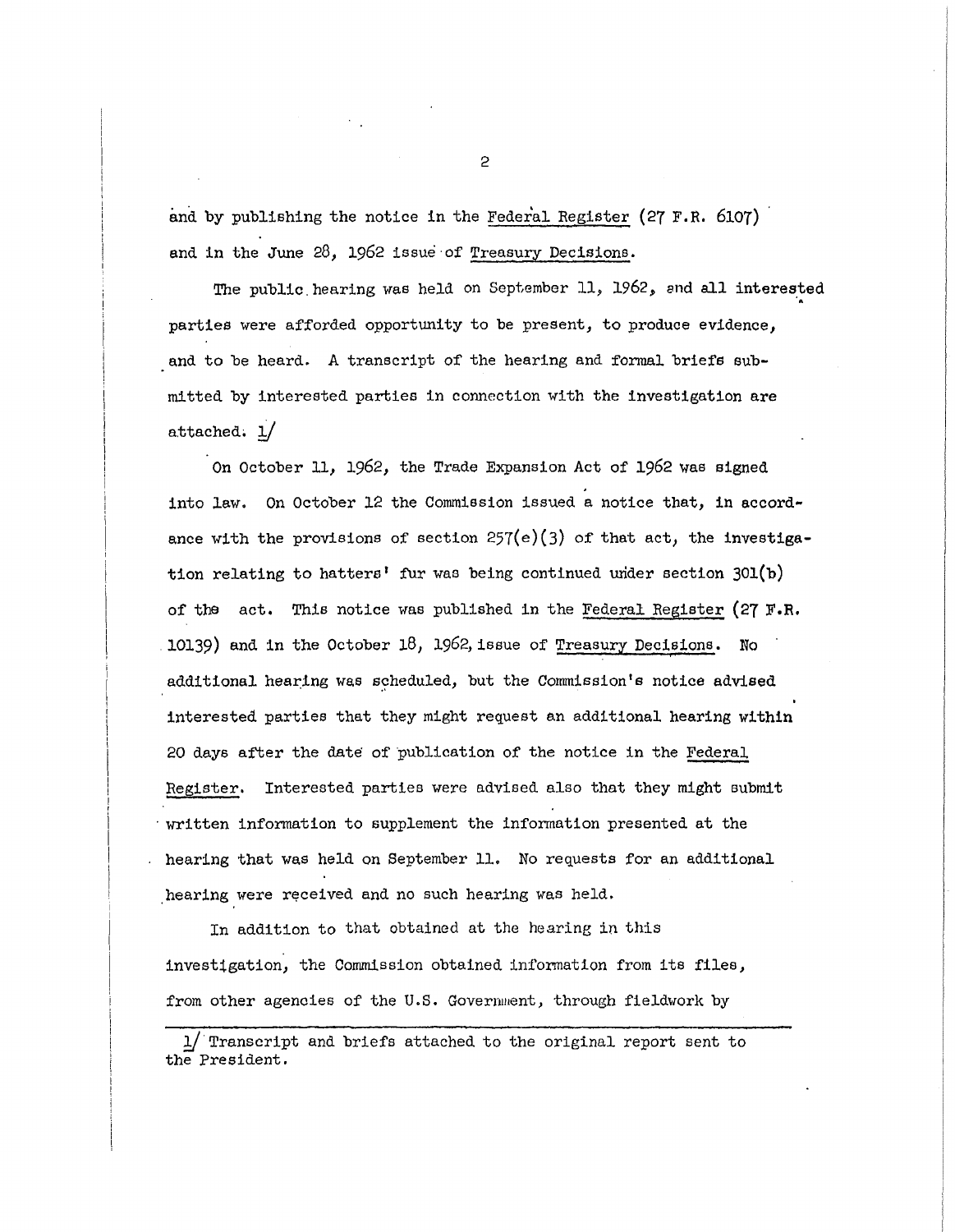members of the Commission's staff, and from responses to questionnaires sent to domestic producers and importers.

### Finding of the Commission

On the basis of its investigation the Commission unanimously finds that hatters' fur is not, as a result in major part of concessions granted under trade agreements, being imported in such increased quantities as to cause, or threaten to cause, serious injury to the domestic industry producing a like or directly competitive article.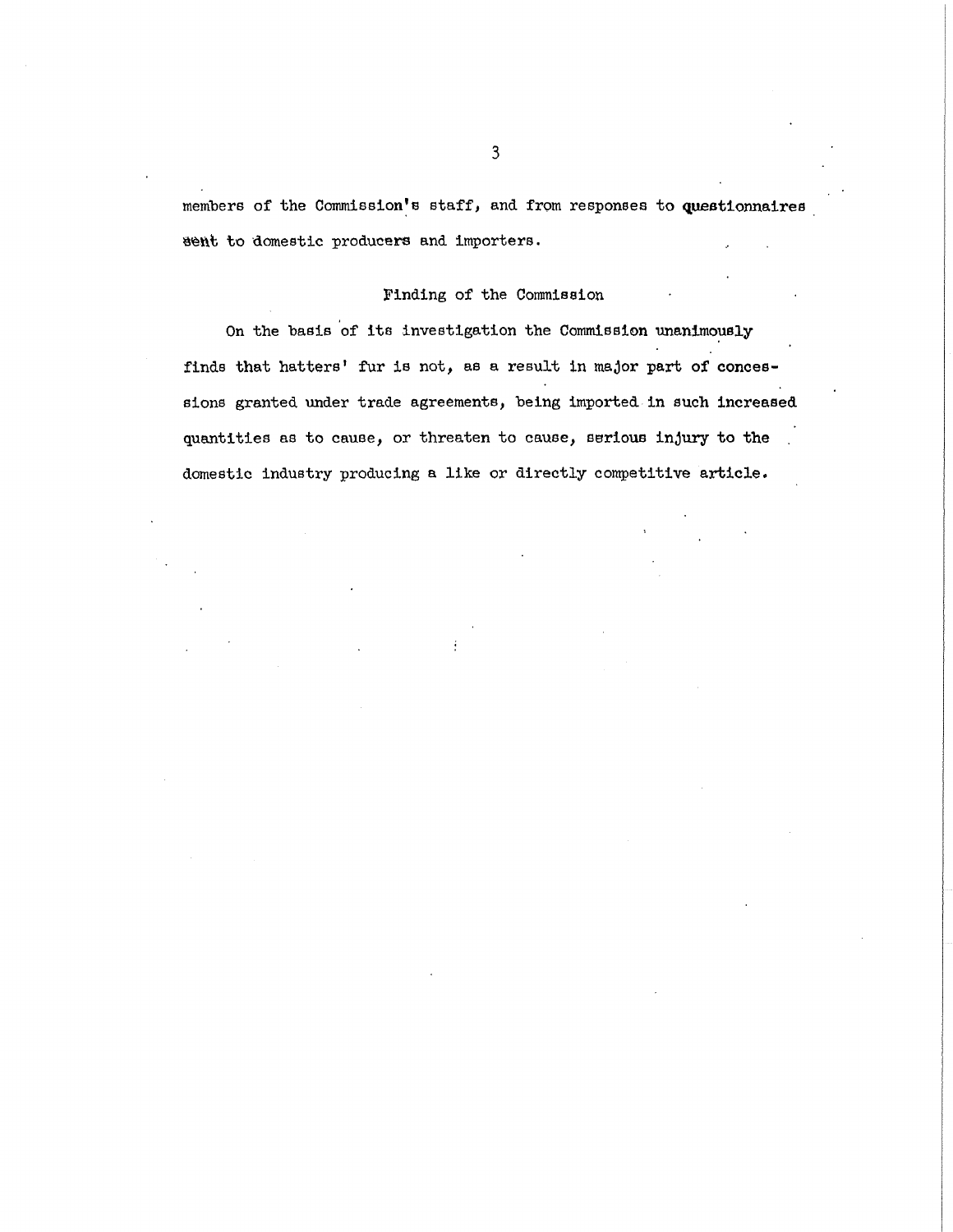#### Considerations Bearing on the Foregoing Finding

Before the Tariff Commission may make an affirmative finding under the provisions of section  $301(b)$  of the Trade Expansion Act of 1962, it must determine (1) that imports of the article in question are entering the United States in increased quantities, (2) that such increased imports are attributable "in major part" to trade-agreement concessions, and (3) that the increased imports are "the major factor" in causing, or threatening to cause, serious injury to the domestic industry concerned. If the Commission finds in the negative with respect to any one of these three requisites, it is foreclosed from making an affirmative finding for the industry.

In the instant case the Commission has determined that hatters' fur is being imported into the United States in increased quantities, but that such increased imports are not the major factor causing or threatening to cause difficulties for the domestic industry. In view of that determination, the Commission is not obliged to consider whether the increased  $\cdot$ imports of hatters' fur are attributable in major part to trade-agreement concessions.

U.S. imports of hatters' fur rose from 180,000 pounds in 1960 to 219,000 pounds in 1961 and to 240,000 pounds in 1962. These data are sufficient to show that such fur is being imported in increased quantities within the meaning of the Trade Expansion Act.

h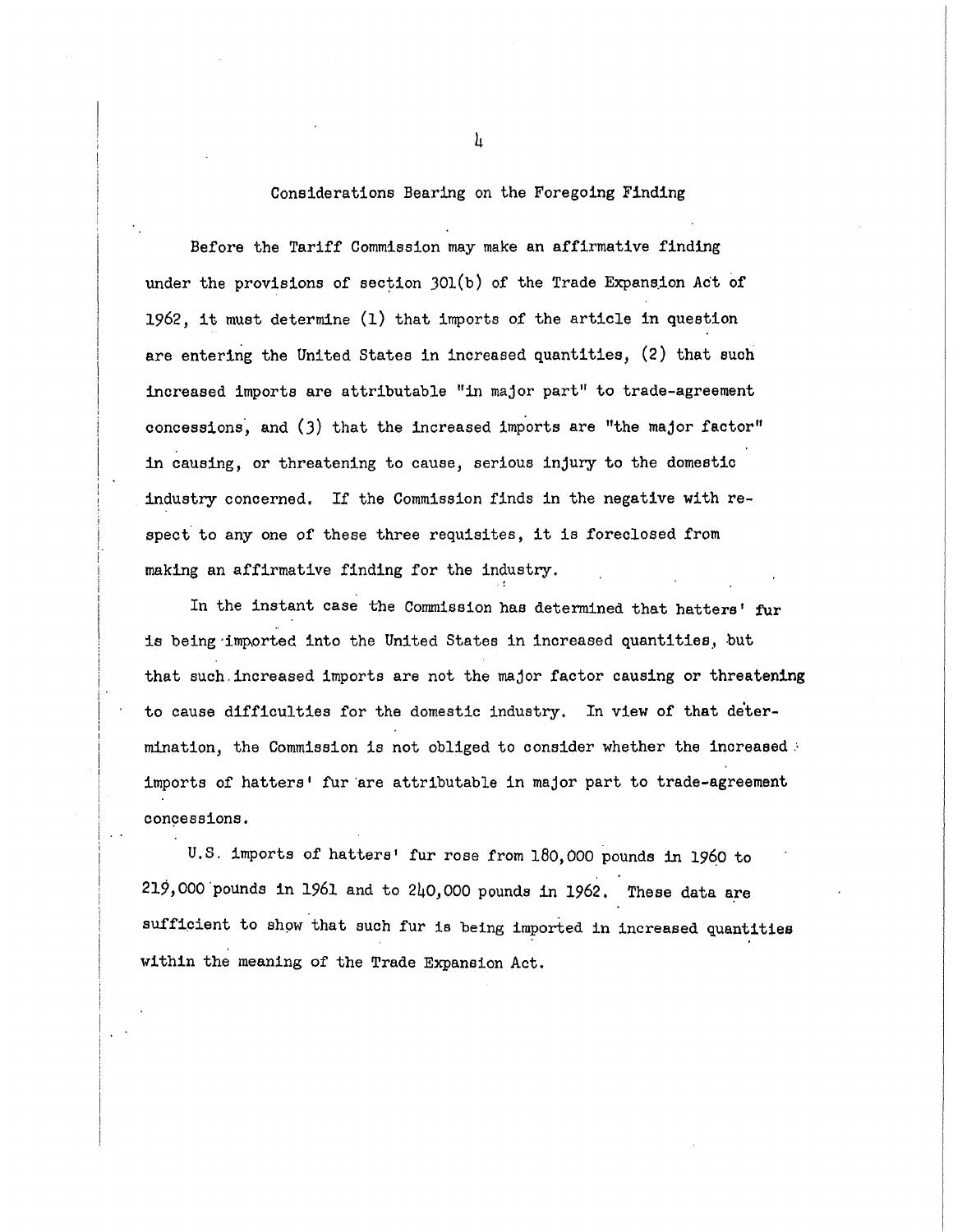Various forces have contributed to the rise in imports in recent years. Restoration of the trade-agreement concession in September 1958 1/ and an increase in demand for hatters' fur in 1959 resulted in an increase in imports from  $104,000$  pounds in 1958 to 246,000 pounds in 1959. Imports declined to 180,000 pounds in 1960, however, indicating that other forces in the aggregate were more important than the duty reduction in governing the volume of imports, at least in 1960. Although, as shown above, imports rose significantly after 1960, the volume in 1962 was still below that in 1959.

Following the restoration of the trade-agreement concession, which involved a greater duty reduction on low-grade furs than on other grades,  $2/$  there was a marked increase in the relative importance of lowgrade furs in the imports. This shift in the composition of imports is attributed not only to the change in import duty, but also to a shift in recent years by U.S. hat manufacturers to a greater use of the cheaper grades of fur, both domestic and imported. The shift to the cheaper grades was made possible by technological improvements in blending and shrinking and by the stepped-up promotion of lower quality hats for men.

1/ As shown later in this report, the concession rate of 15 percent ad valorem was modified by escape-clause action to provide a rate of duty of  $\frac{17 - 1}{2}$  cents per pound, but not less that 15 percent nor more than 35 percent ad valorem, effective Feb. 9, 1952. The concession rate of 15 percent ad valorem was restored, effective Sept. 14, 1958 (table 1 in the appendix).

2/ The restoration of the concession involved no reduction in the duty on hatters' fur valued at \$3.16-2/3 or more per pound. The rate on this category of fur has remained unchanged at 15 percent ad valorem since Jan. **1, 19U8. •**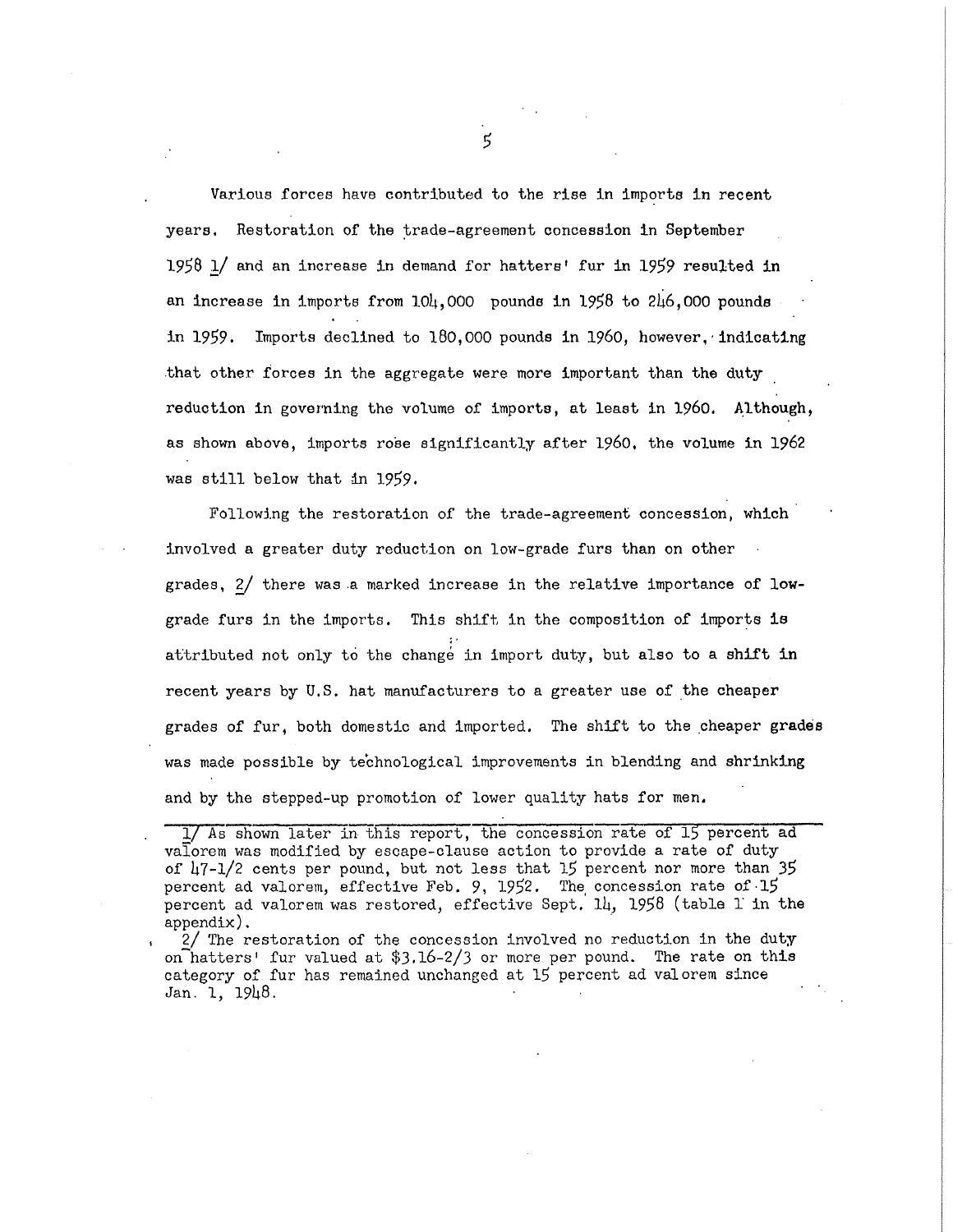It is apparent from the foregoing that the factors contributing to the rise in imports of hatters' fur are so closely interrelated that separate evaluation would be extremely difficult. Such evaluation is unnecessary, however, in view of the Commission's determination that increased imports are not the major factor causing the current difficulties of the hatters' fur industry.

In 1960 the Tariff Commission conducted an escape-clause investigation of hatters' fur and found unanimously that this fur was not being imported in such increased quantities as to cause or threaten serious injury to the domestic hatters' fur industry. 1/ The latest year for which full-year import statistics were available at the time of the Commission's finding was 1959. In that year imports of hatters' fur totaled 246,000 pounds. Imports in 1962, however, totaled 240,000 pounds, or 6,000 pounds less than in 1959. Meanwhile, the use of domestically cut hatters' fur fell by  $\frac{1}{5}$ ,000 pounds from 2,177,000 pounds in 1959 to 1,723,000 pounds in 1962. A similar comparison may be made using 1960 as the base year. From 1960 to 1962, imports rose by 60,000 pounds while the use of domestically cut fur

1/ A report of the Commission's finding was issued on Oct. 7, 1960  $(investigation No. 7-89).$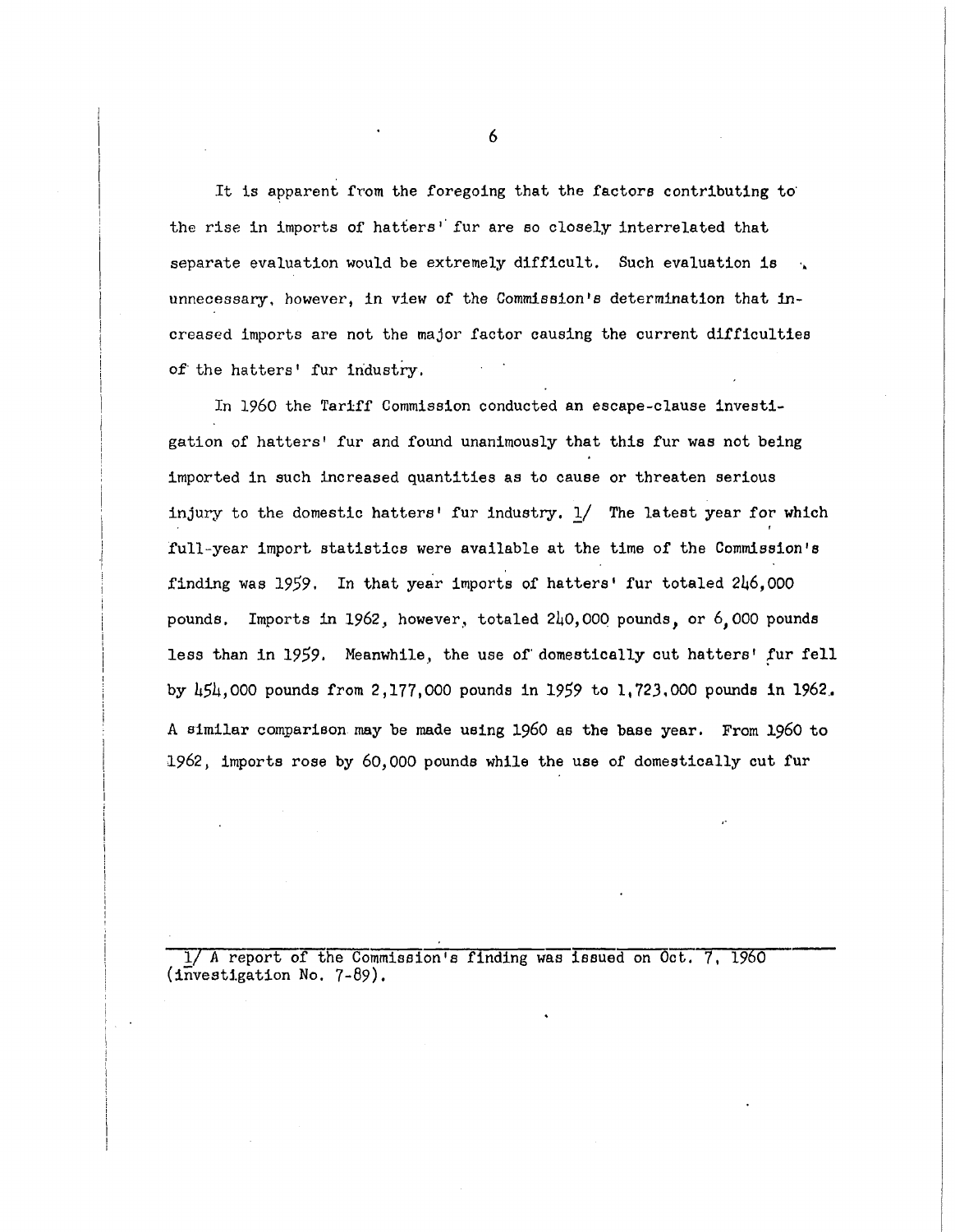declined by 338,000 pounds. These data show conclusively that other factors were much more important than increased imports in causing the indicated decline in U.S. production of hatters' fur since either **1959** or **i960.** 

The hatters' fur industry's difficulties stem predominately from the continuing decline in the consumption of hatters' fur. The consumption of hatters' fur in 1962 was less that half the annual consumption a decade or so earlier. Annual consumption averaged  $\mu$ , 3 million pounds in 1950-51, 2.3 million pounds in 1959-60, and 1.9 million pounds in 1961-62. The decline reflects the substantial drop in the U.S. output of fur felt hats, which in turn has resulted from various causes, including the increasing acceptance of "hatlessness," style trends in women's hats that encourage the use of materials other than hatters' fur, and the substitution for hats of other types of headwear, such as scarves, hoods, and caps. The outstanding cause of any injury to the domestic hatters' fur industry is, therefore, the declining demand for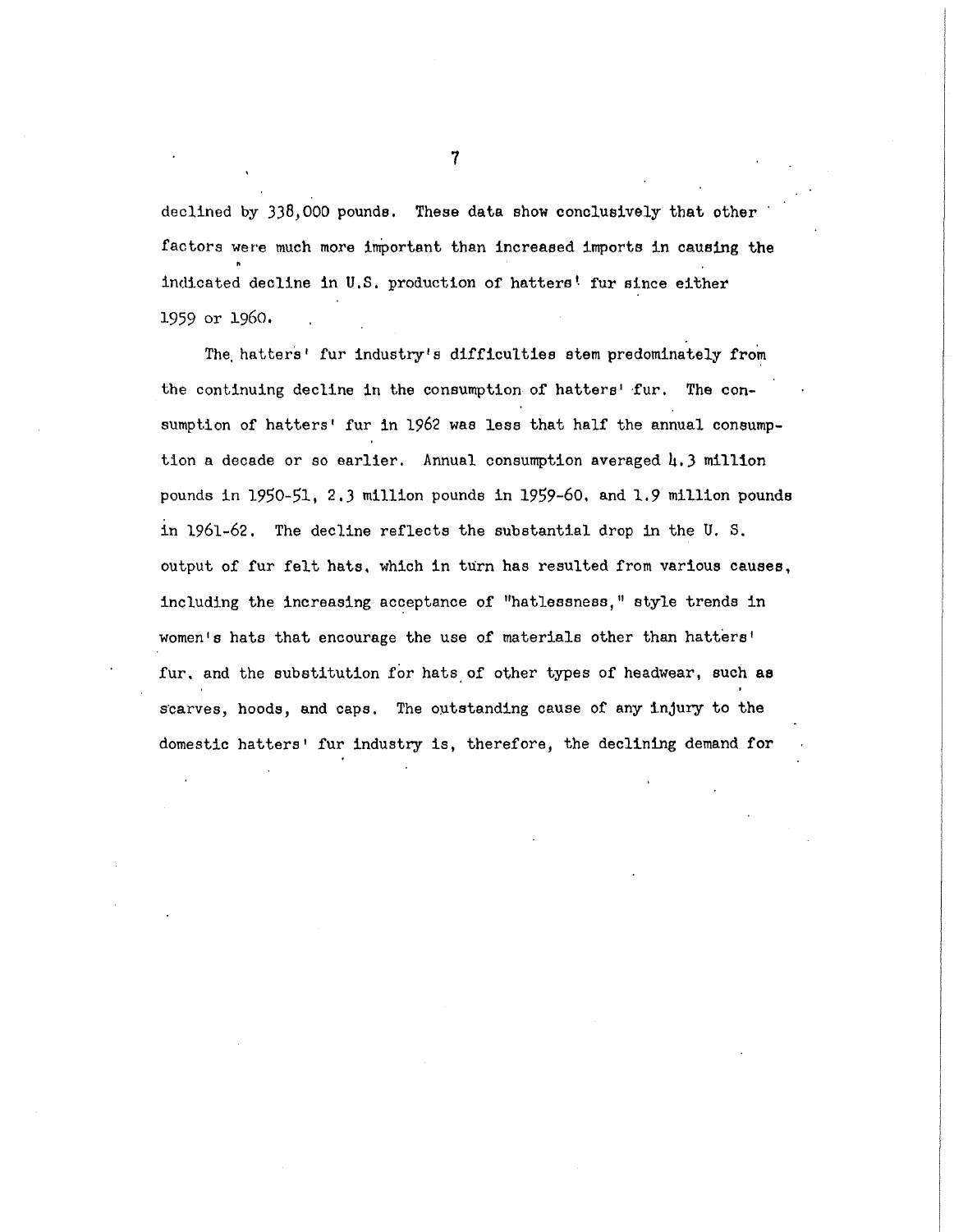the industry's product. The increase in imports is certainly not the major factor in causing injury or the threat thereof.

Respectfully submitted.

Ben Dorfman, Chairman

Oseph E. Commissioner Talbot,

Schreiber, Commissioner

Walter  $\overline{R}$ .

Glenn W. Sutton, Commissioner

Commiss: William E. Dowling,

Culliton, Commissioner  $A$ mes  $W$ .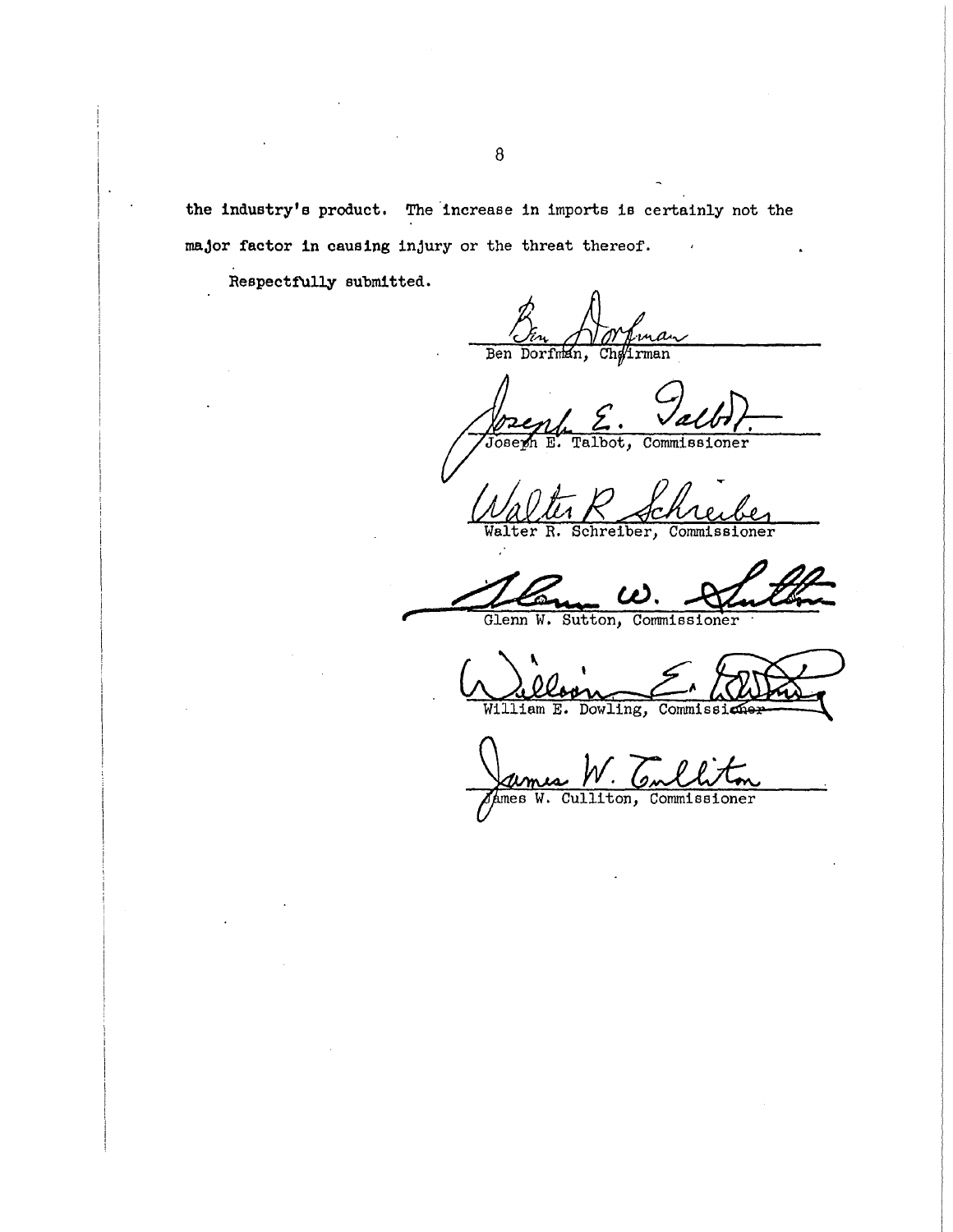Information Obtained in the Investigation U.S. tariff treatment

Hatters' fur is dutiable under paragraph 1520 of the Tariff Act of 1930. The rate of duty originally established in the Tariff Act of 1930 was 35 percent ad valorem (table 1). Pursuant to a concession granted in the bilateral trade agreement with the Belgo-Luxembourg Economic Union, the duty was reduced to 27-1/2 percent, effective May 1, 1935, and pursuant to a concession granted in the General Agreement on Tariffs and Trade (GATT), the rate was further reduced to 15 percent ad valorem, effective January 1, 1948.

As a result of an "escape clause" investigation completed under section 7 of the Trade Agreements Extension Act of 1951, the GATT concession was modified to provide for a rate of duty of  $\frac{17-1}{2}$  cents per pound but not less than **15** percent or more than **35** percent ad valorem, which became the applicable rate on February 9, 1952. On January 24, 1958, after a review of developments during the preceding year under paragraph 1 of Executive Order 10h01, the Commission instituted a formal investigation concerning hatters' fur under paragraph 2 of the Order. On June 26, 1958, it reported to the President its finding that the 1952 modification of the tariff concession was no longer necessary. By proclamation effective on September 14, 1958, the President terminated the modification of the tariff concession and thus restored the original GATT concession and the duty of 15 percent ad valorem on all hatters' fur.

On June 1, I960, the Hatters' Fur Cutters Association of the U.S.A. applied for a new escape-clause investigation with respect to hatters' fur under section 7 of the Trade Agreements Extension Act of 1951, as amended.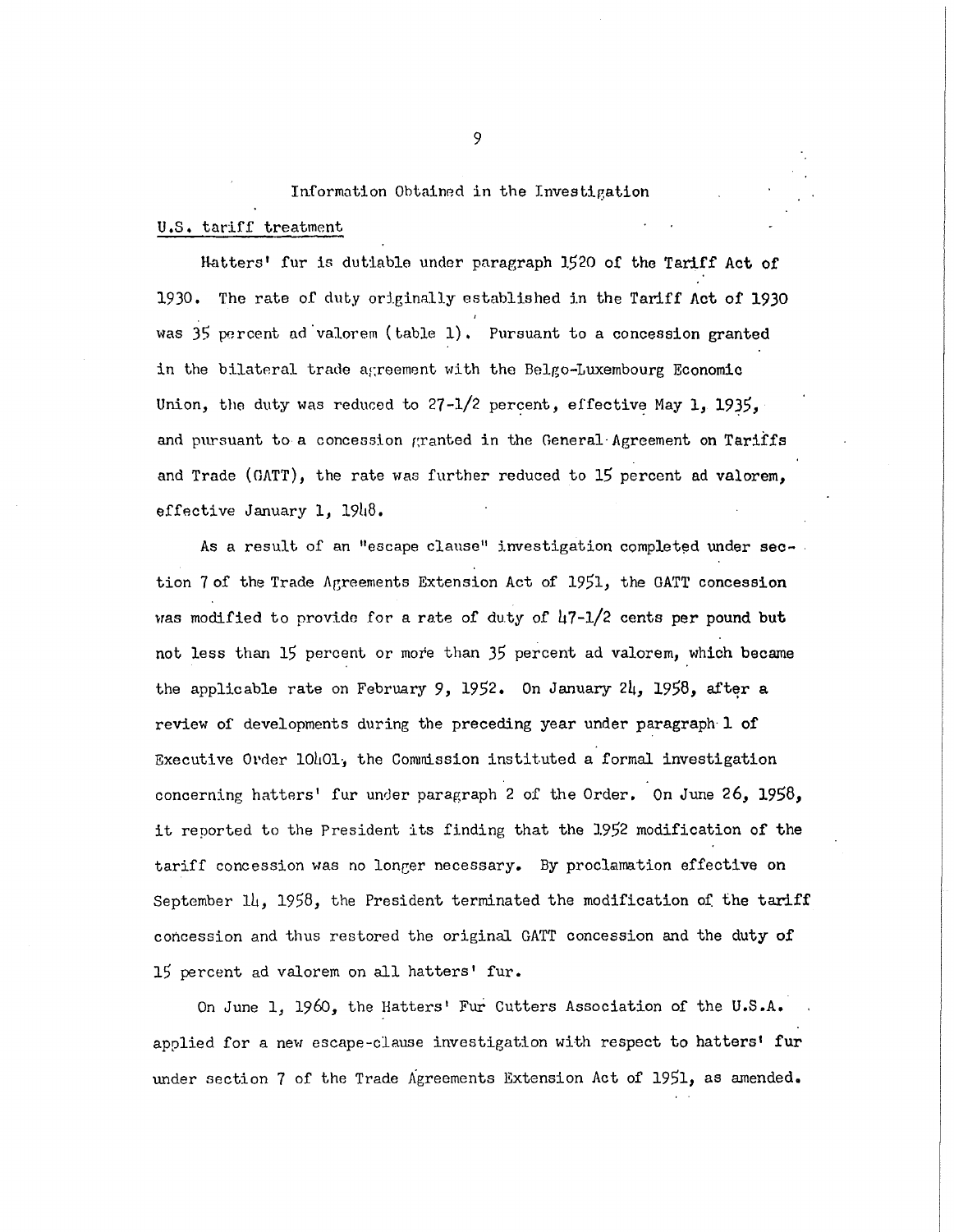The Commission instituted the investigation on June 21, 1960. In a report published October 7, 1960, the Commission unanimously found that hatters' fur was not being imported in such increased quantities as to cause or threaten serious injury to the domestic industry concerned.  $1/$ On June  $\mu$ , 1962, the Association filed the application which resulted in the current investigation

#### Description and uses

Hatters' fur, which is used in the production of fur felt hats, is the soft underfur cut chiefly from the raw skins of rabbits and hares, and to a small extent from the skins or pieces of skins of beavers and other fur-bearing animals. In the manufacturing operation a chemical solution is applied to the fur while still on the skin to give the fur fibers felting properties; this process is known as carroting. The felting property of the fur is the distinguishing characteristic of hatters' fur. Carroted fur is used only in the manufacture of hats.

Hatters' fur is produced in several grades; the grades and the degrees of quality within them are determined chiefly by kind, origin, and condition of the skins from which the fur is cut, and the season of the year in which the skins are taken from the animals. Virtually all of the hatters' fur produced in the United States is cut from imported fur skins--about 65 percent from the skins of tame (chiefly French) rabbits and the remainder from the skins of wild (chiefly Australian) rabbits and from hare skins.

The principal grades of fur cut in the United States from the skins of tame rabbits are Grey Entire, Grey Entire Special, and Grey 1/ Report on investigation No. 7-89.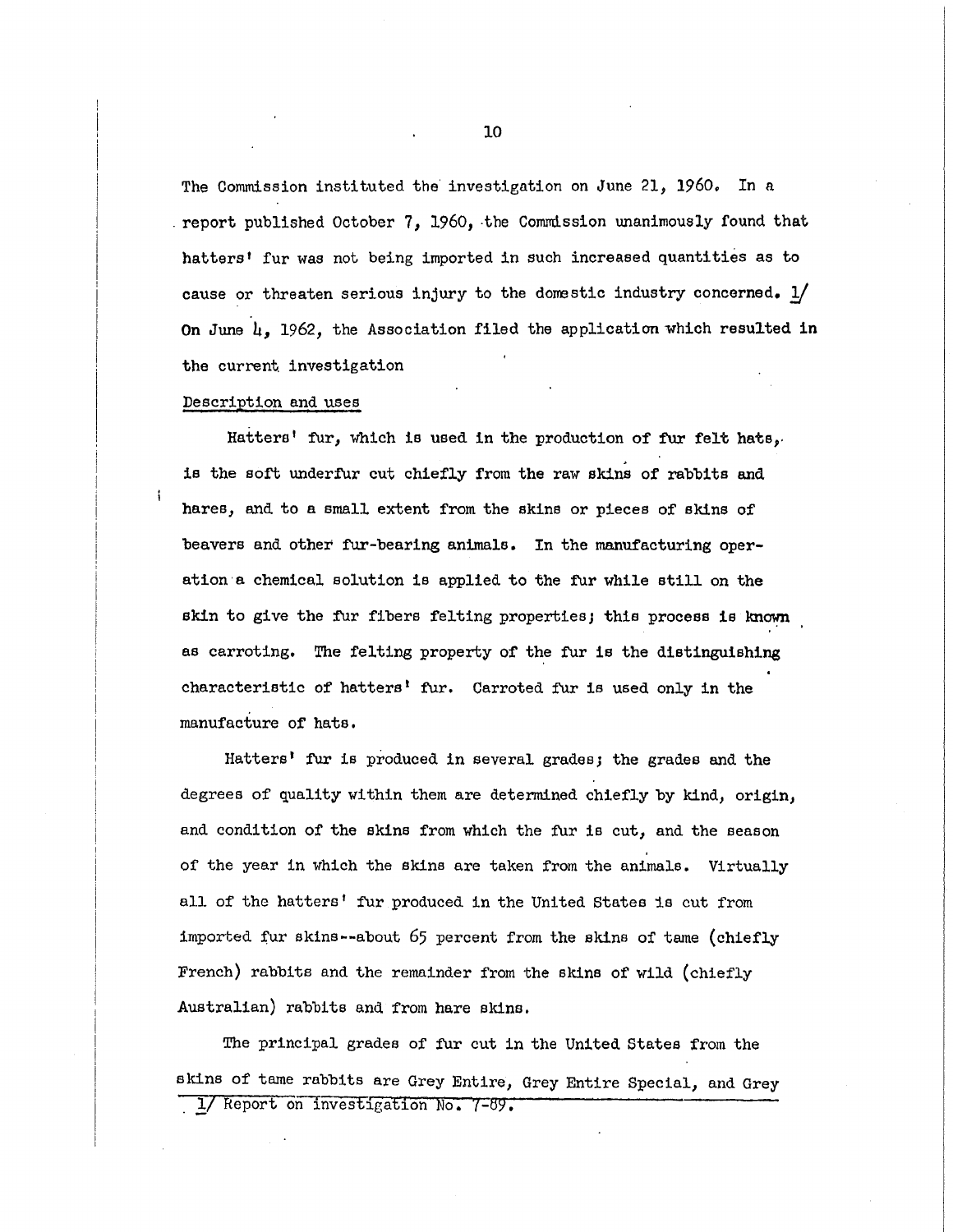Pure Backs. The chief grades cut from the skins of wild animals are Best Coney Back (BCB) Unpulled, BCB Entire , and No. **1** Hare Double King **(HDR) .** Of these, the most important grades are the grey and the dark furs known as Grey Entire and BCB Entire. Grey Entire is a low-grade hatters' fur cut from the skins of European rabbits. BCB Entire is a good-intermediate grade cut chiefly from the skins of Australian rabbits .

Although imported hatters' fur and domestic hatters' fur are cut from the skins of the same kinds of animals and consist of roughly similar grades, the grades of imported fur are designated by different names from those used to designate the domestic grades. For example, the low-grade fur, Petit Bon, produced in Europe is cut from the same kind of skins and is essentially the same as the domestic Grey Entire. The principal imported grades are Petit Bon, Pure Back, White, and. Fawn.

An important byproduct of the hatters' fur industry is blown fur, which is made from fur pieces, dirty or greasy fur, and from low-grade skins not suitable for cut fur. Blown fur is blended with the lower grades of cut fur by the hat manufacturers and used in the production of hats. A less important byproduct is known as short stock; it does not felt but may be used as a filler in the manufacture of hats,

To date, no other raw material has been found that has the peculiar felting and shrinking qualities that are required in the manufacture of fur felt hats.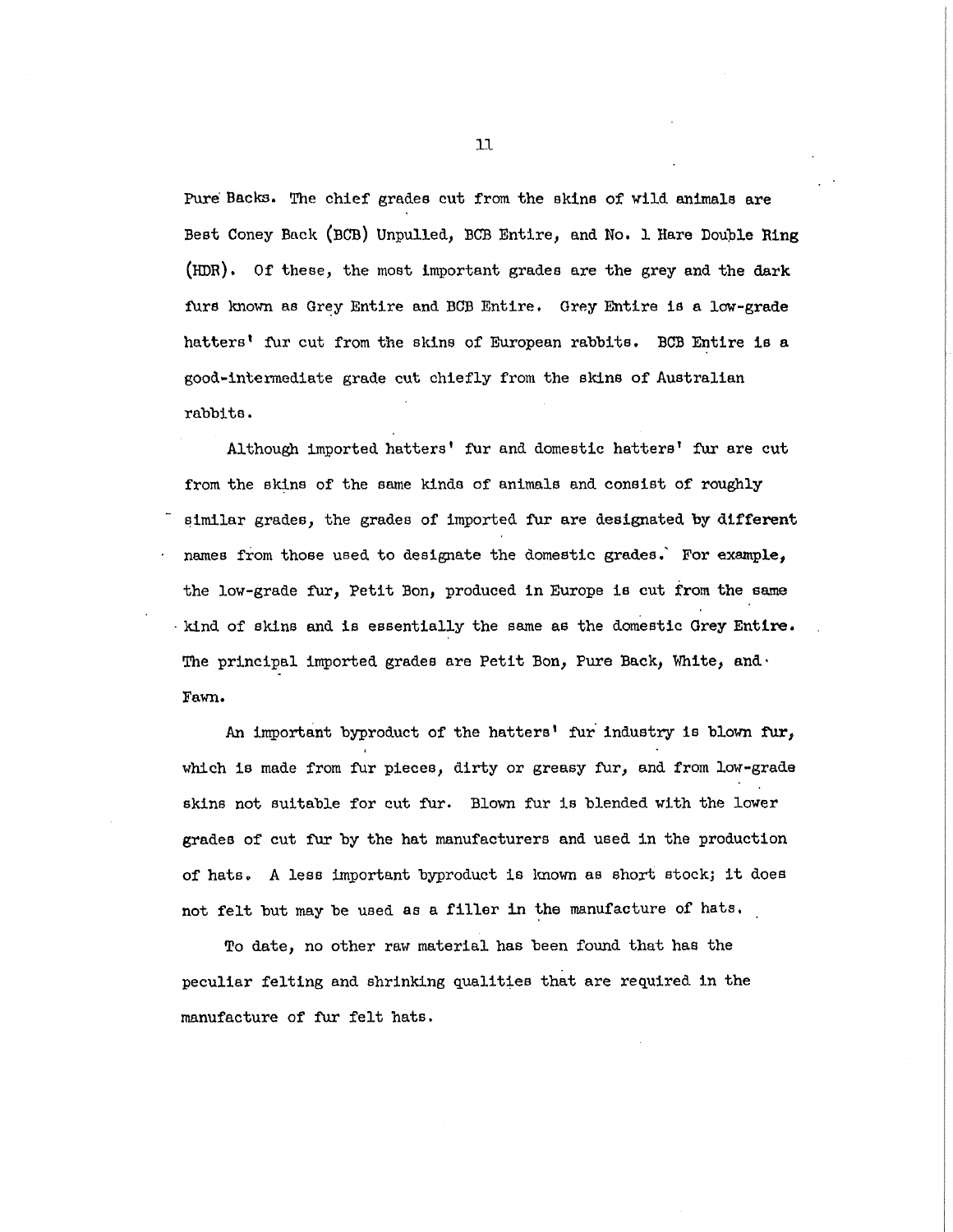### U.S. consumption

U.S. consumption of hatters' fur has declined sharply in the period since 1950. Such consumption in 1962 was less than half the annual consumption 10 years earlier. The chief causes of the decline have been the substantial drop in the domestic production of fur felt hats brought about by the increasing acceptance of "hatlessness," the style trends to materials other than hatters' fur for women's hats, and the substitution of other types of headwear for fur felt hats .

U.S. consumption of hatters' fur, calculated from the domestic production of fur felt hats,  $1/$  amounted to about 2.2 million pounds in 1957, increased to about 2.4 million pounds in 1959, then declined to about 2.2 million pounds in 1960, and to about 1.9 million pounds in both **1961 and in 1962.** Over these years the share of consumption supplied by imports increased steadily from  $4.3$  percent in 1957 to 11.5 percent in 1961 and to 12.2 percent in 1962 (table 2).

According to data supplied to the Commission by the domestic producers and importers, the lower and cheaper grades of hatters' fur-especially Petit Bon, Grey Entire, and BCB Unpulled--have supplied since 1957 an increasing share of the total U.S. consumption of hatters' fur. By careful blending and with improvements in shrinking, the cheaper grades of fur, which were formerly used principally in the manufacture  $\circ$  of women's hats, have become more acceptable for use in the manufacture of men's fur felt hats; increasing quantities of these grades have been

1/ See table 2 for method of calculation.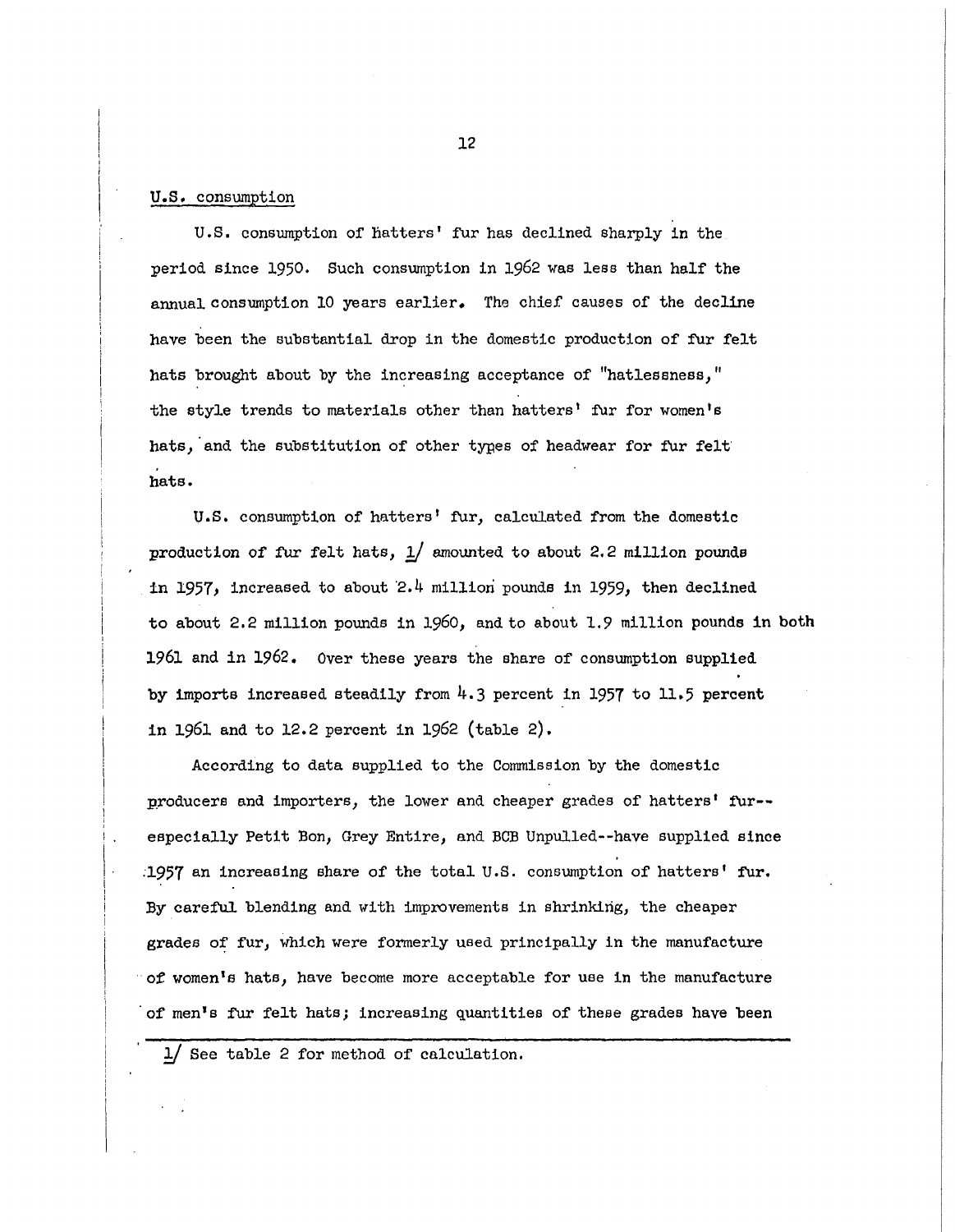consumed in an attempt to increase sales by lowering the price level of men's hats. Aggregate consumption of the three above-mentioned low-priced grades of hatters' fur accounted for 3<sup>4</sup> percent of total U.S. consumption of hatters' fur in 1957; 37 percent in 1958-59; 42 percent in 1960; 50 percent in 1961; and 49 percent in January-June 1962. The share of consumption of these grades supplied by imports increased from about 6 percent in 1957 to  $14$  percent in 1959, and to 16 percent in January-June 1962.

The share of annual U.S. consumption of hatters' fur accounted for by BCB Entire, a good-intermediate grade, increased from about 20 percent in 1957 to 31 percent in 1958, then declined to 28 percent in 1959 and to 13 percent in 1961; it was 16 percent in January-June 1962. Consumption of White, Mottled, and Fawn furs, as well as that of special or higher grades, has decreased steadily in recent years because of the style trend in women's hats away from white and pastel shades. The ratio of the consumption of these types to the total annual consumption declined from 16 percent in 1957 to 5 percent in 1961 and in January-June 1962. Consumption of hare's fur, another high-grade hatters' fur, has been irregular; in 1957-61 the ratio of hare's fur to total U.S. consumption of hatters' fur ranged between **6** percent and **11** percent.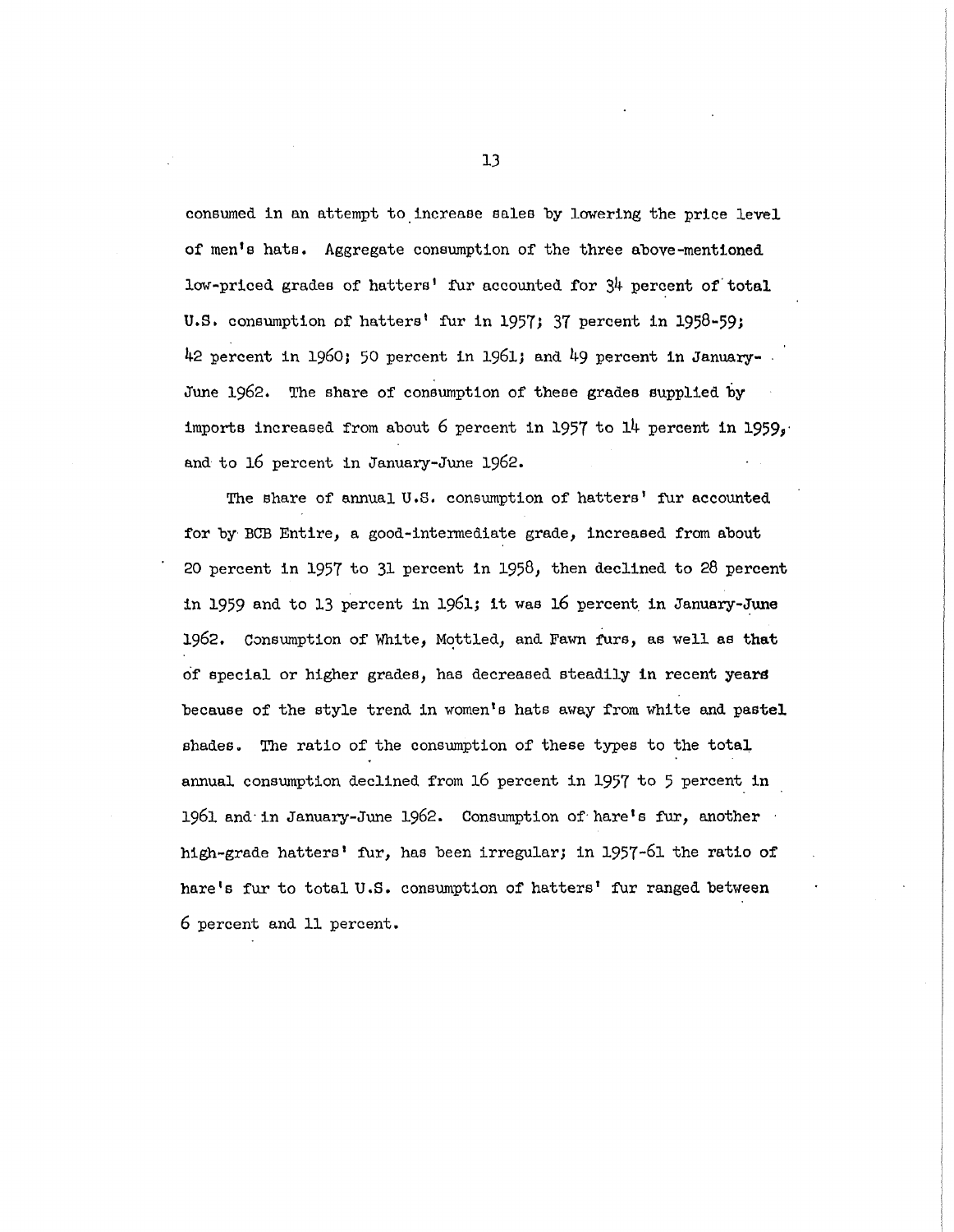#### U.S. producers

The number of domestic concerns producing hatters' fur has declined in recent years. In June 1958 there were 20 to 25 producing firms, some of which operated intermittently. :By 1960 the number had declined to about 15; since then 2 major and 3 small producers have discontinued operations. In 1962 the domestic fur cutting industry, located principally in the New York City area and Connecticut, was comprised of six major firms and several small firms which cut fur only intermittently.

The six concerns that supplied usable data to the Commission operated six establishments which accounted for about two-thirds of total U.S. production of hatters' fur in 1957 and for more than ninetenths in 1961. Four of the six establishments produce hatters' fur for sale to hat manufacturers, and two establishments cut fur on a ' commission basis from skins owned by others. The dommission cutters receive fur skins from importers, dealers, and hat manufacturers; they cut and deliver the finished hatters' fur either to their original customer or as instructed by him.

The machinery and methods used in the hatters' fur-cutting Industry are not new, but are not inefficient. The production of hatters' fur requires a number of hand operations and various gradings which do not lend themselves to automation.

Hi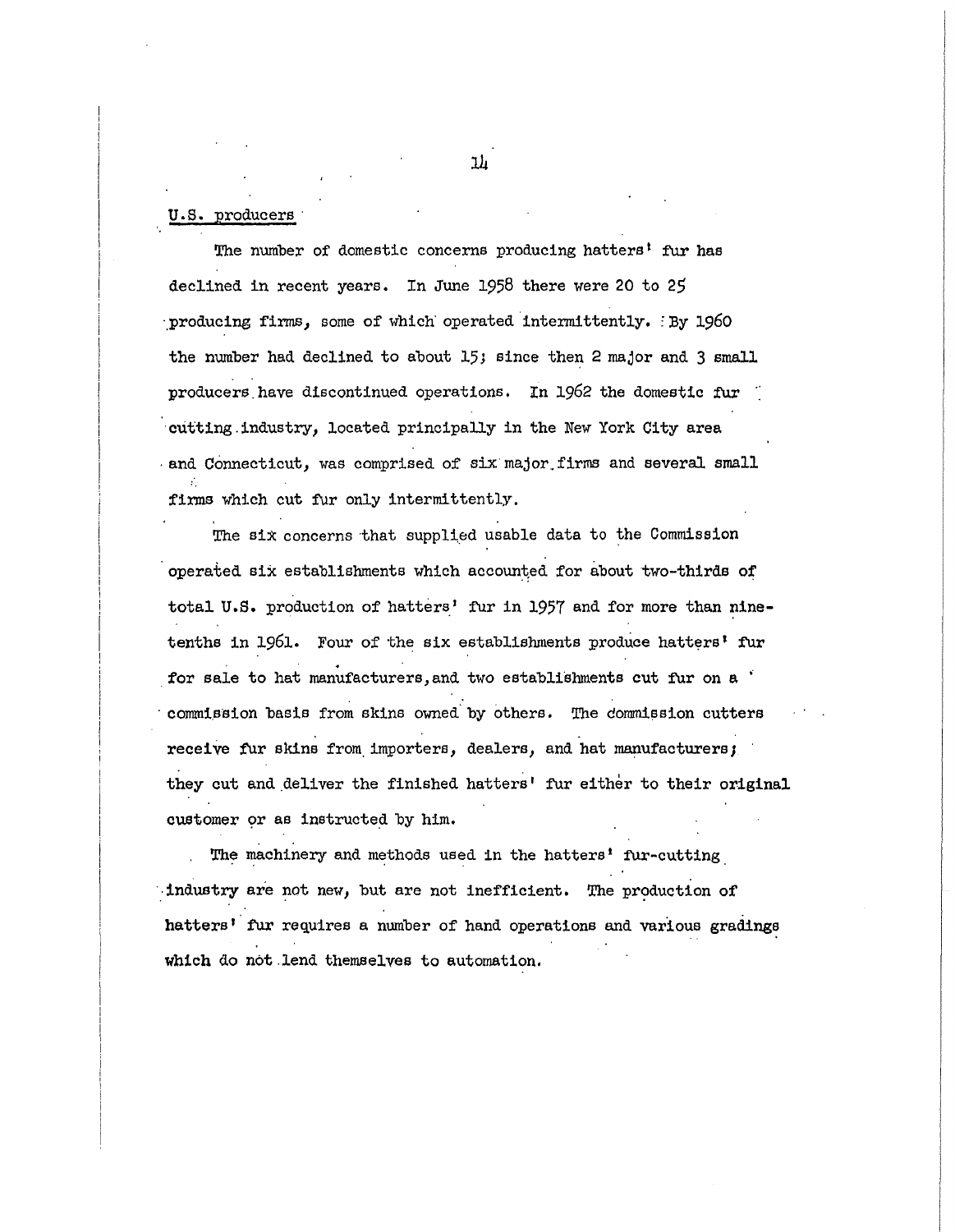### U.S. production, sales, and inventories

No official statistics on annual U.S. production of hatters' fur are available. 1/ A close approximation of such production, however, may be derived by calculating the annual consumption of hatters' fur on the basis of the domestic output of fur felt hats, and deducting .from that computed figure the imports of hatters' fur. On this basis, annual production is estimated to have amounted to about 2.1 million pounds in 1957-60; and declined thereafter to 1.7 million pounds both in 1961 and in 1962 (table 2).

The aggregate production by the six major domestic establishments that cut fur throughout 1957-61 increased from 1.4 million pounds in 1957 to 2.1 million pounds in 1959, then declined to 1.7 million pounds in 1960, and to 1.6 million pounds in 1961; it then rose to 1.7 million pounds in 1962.

The production of hatters' fur by the six major producers in 1957-61 and January-June 1962 is shown, by grade, in table 3. As the lower grade furs have accounted in recent years for an increasing share of consumption of hatters' fur by the hat manufacturers, the domestic producers of hatters' fur have accordingly shifted in an increasing measure to the production of lower grade furs. Production of Grey Entire and BCB. Unpulled rose from 33 percent of the total in 1957 to  $\mu\mu$  percent in 1961. The- share of White, Mottled, and Fawn decreased from **15** percent of the total in 1957 to 5 percent in 1961, while that of BCB Entire and hares' fur was irregular.

The Bureau of the Census collected data on domestic production of hatters' fur for 1958, but these data do not include the output by small producers.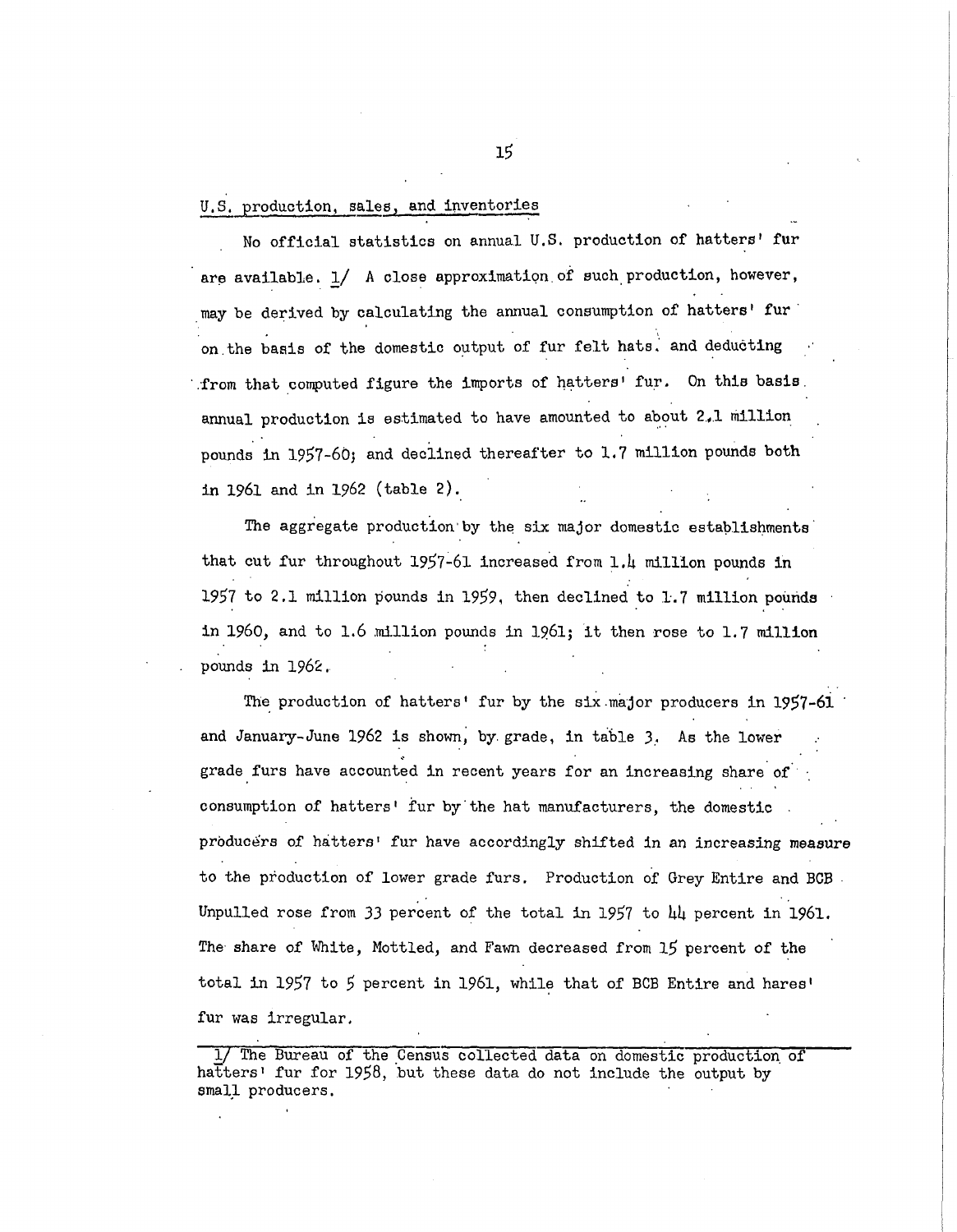Sales data on hatters' fur were furnished to the Commission by the four establishments that produced fur for sale. As indicated by these data, sales of domestically produced hatters' fur followed a trend ·similar to that of production--the total quantity and value of sales increased from 1957 through 1959, then declined to a level that was about the same in both 1960 and 1961. The trend of sales by grade also paralleled that of production,

Exports of hatters' fur from the United States, if any, are negiigible . The United Kingdom, Italy , France, Germany, and other European countries which have important hat-manufacturing industries also have fur-cutting industries. Belgium, because of its proximity to these markets, has furnished nearly all their supplemental requirements.

Inasmuch as the time required to produce hatters! fur from skins is from 1 week to 10 days, inventories of cut fur held by domestic producers of hatters' fur need not be large. Such inventories totaled 107,000 pounds at the end of 1957; since that date, yearend inventories have been about 50,000 pounds. On the other hand, stocks of raw fur skins held by domestic producers, formerly averaging a 2 months' supply, have increased until they are equivalent to a 6 months' supply.

Formerly the hat-manufacturing companies carried large inventories of hatters' fur, but they presently carry only about 1 month's supply. However, they purchase fur for future delivery.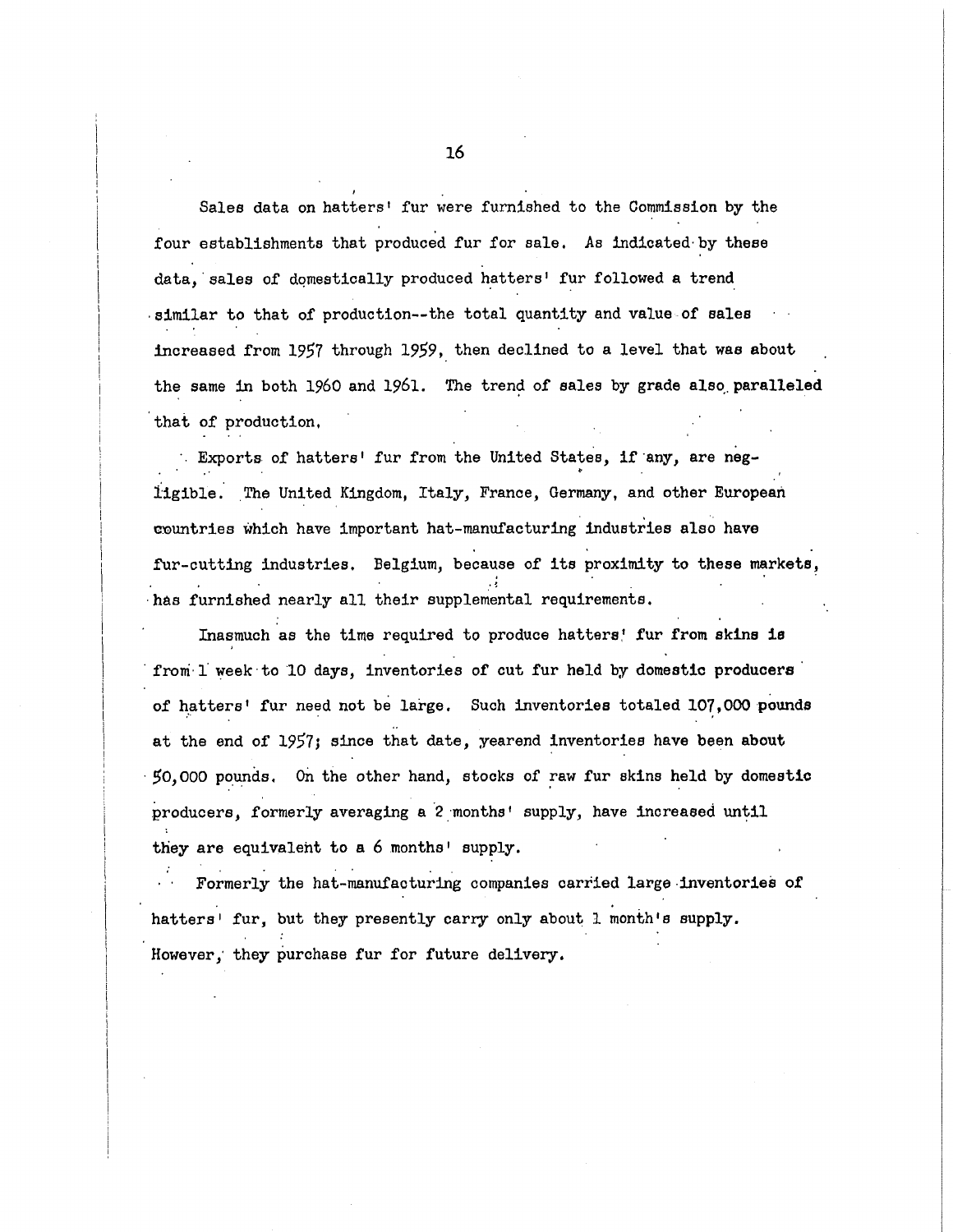U.S. Imports

U.S. imports of hatters' fur fluctuated from year to year in the period **1951-62.** Nevertheless, between **1951** and **1957,** there was a dis tinct, though irregular, decline in the annual imports. Since 1957 there has been a distinct increase of about equal magnitude. Imports of hatters! fur amounted to  $247,000$  pounds in 1951, declined to a low of 95,000 pounds in 1957, and then rose to 246,000 pounds in 1959. They amounted to 180,000 pounds in 1960, to 219,000 pounds in 1961, and to 240,000 pounds in 1962 (table 4). In 1951-52, imports consisted primarily of low-priced grades of hatters' fur; the average foreign unit value of all imports in those 2 years averaged \$2.63 per pound. By 1954, value of al l Imports i n those **2** years averaged **\$2**.63 per pound. By 195U, the foreig n uni t value had rise n significantl y t o an average of **\$3.60**  per pound. At the same time, imports decreased partl y as.a resul t o f sumption. I n 1959 imports were more than double those i n **1958,** arid thei r average foreig n uni t value fel l t o **\$2.13** per pound. The average uni t value declined t o **\$2.09** per pound l n **I960,** remained a t the same

leve l l n **1961,** and then fel l t o **\$1.89** per pound i n **1962.**  fur, although it is not usually as clean or as uniform in color as the furthermore, although it is not usuall y as clean or as  $\alpha$  as clean or as  $\alpha$  as the color as the color as the color as the color as the color as the color as the color as the color as the color as the color as the col domestic product.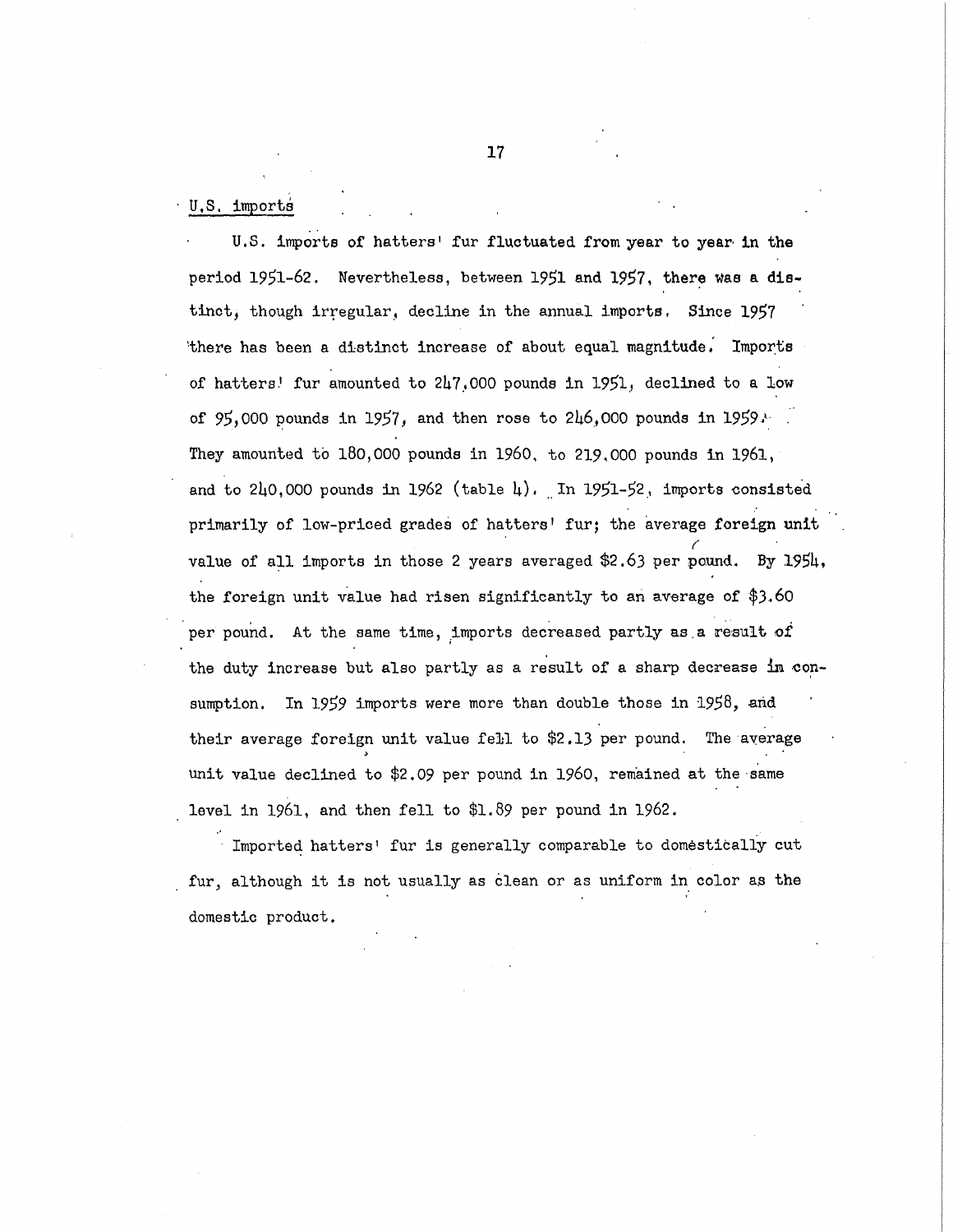Until recent years Belgium was the predominant supplier of imports of hatters' fur; it accounted for more than 90 percent of the total in the period  $1951-55$ . Since  $1955$ , however, Belgium has accounted for a much smaller share of the total, while West Germany, France, Italy. and Spain have supplied increasing shares. In 1960 and 1961. West Germany surpassed Belgium as a supplier; it accounted for 39 percent of the total in 1960 and 33 percent in 1961. Belgium ranked as the second source in these years, accounting for 23 percent in 1960 and 26 percent in 1961. In 1962, however, Belgium again ranked as the first supplier and West Germany ranked second. Spain, an unimportant supplier prior to 1958, has since that year supplied from  $1\mu$  to 29 percent of the total imports. In 1962 the average foreign unit value of imported fur ranged from \$1.53 per pound for that imported from Belgium to \$2.40 per pound for that imported from Spain. It was  $$2.32$  per pound for fur imported from France, \$1.59 for that from Italy, and \$2.20 for that from West Germany.

Thirteen concerns furnished data to the Commission on the grades of hatters' fur that they imported; these concerns accounted for an average of 95 percent of U.S. imports for consumption in the period 1957-62. (table  $5$ ). Of the several grades imported, Petit Bon, a low grade comparable to domestic Grey Entire, predominated in this period. Imports of Petit Bon accounted for  $3\mu$  percent of the total quantity of reported imports in 1957; the ratio-dropped to 28 percent in 1958 and then rose to 57 percent in 1960 and to 58 percent in January-June 1962. In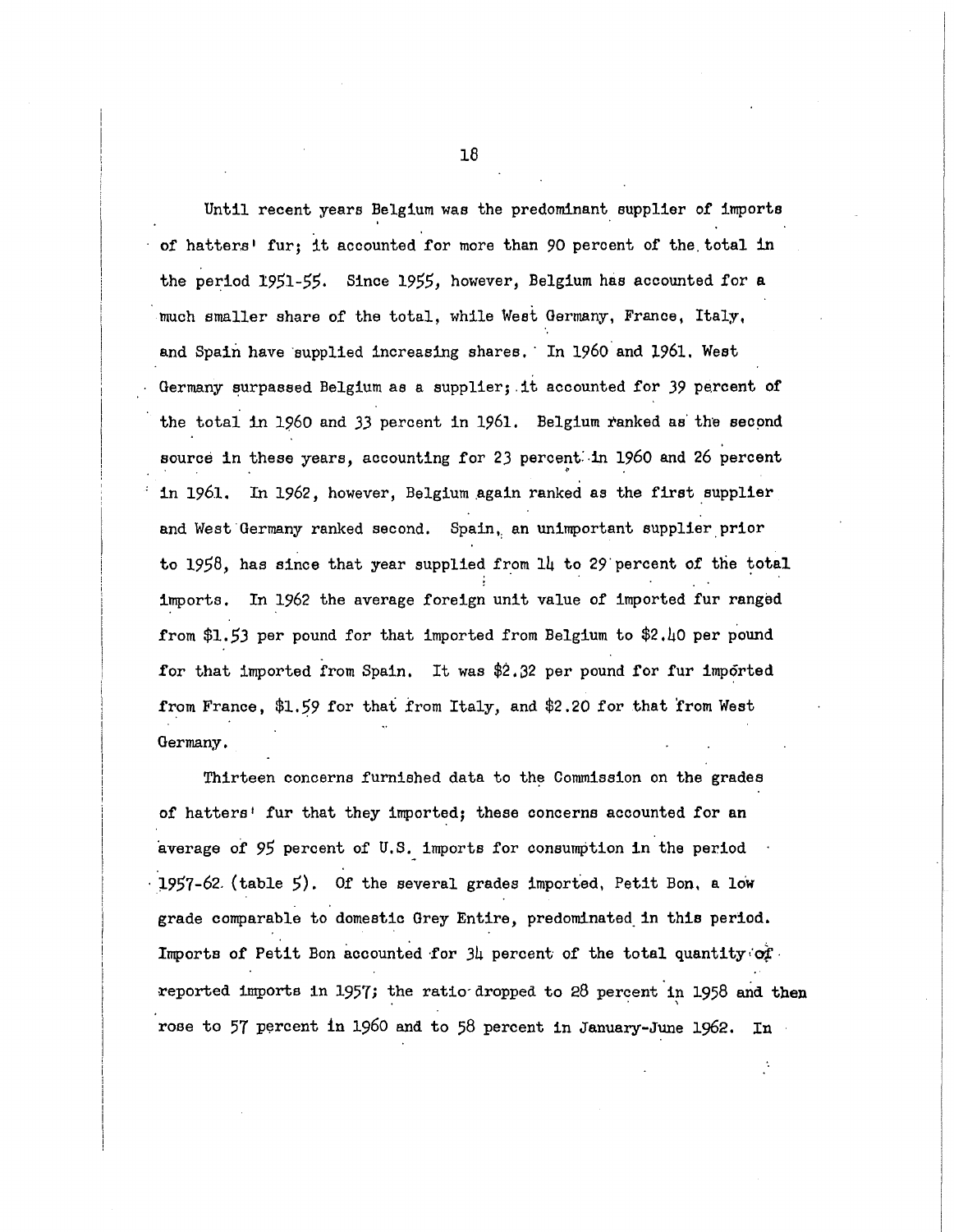1957 the average foreign value of Petit Bon was \$2.09 per pound, and in **1958** it was \$1.56 per pound; thereafter it ranged between \$1.62 per. pound in 1961 and  $$1.7\mu$  per pound in January-June 1962.  $1/$ 

Imports of Pure Back and "French XX Special" (intermediate grades) which have ranked second in importance in recent years, rose steadilyfrom 3,000 pounds in 1957 to  $64,000$  pounds in 1961; imports of these grades amounted to  $\mu$ 0,000 pounds in January-June 1962. Their foreign value averaged \$2.81 per pound in 1957, and about \$2.10 in the years 1958-59; thereafter it increased almost steadily to \$2.25 per pound in January-June 1962.

## Employment

The Commission received usable data on employment from all six major domestic producers; the average number of production and related workers employed per firm averaged 67 in 1961. Most of the work in these establishments is performed by unskilled women workers; the sorting and', grading operations, however, require skilled workers.

The aggregate number of man-hours worked annually by production and related workers of the six firms increased from 771,000 in 1957 to 912,000 in 1958 and then to 1,042,000 in 1959. Thereafter the number of man-hours decreased to  $9\mu3,000$  in 1960 and to  $765,000$  in 1961. These changes corresponded closely to fluctuations in the volume of production,

1/ See table 6 for the results of an analysis of invoices which shows imports by price range in 1961.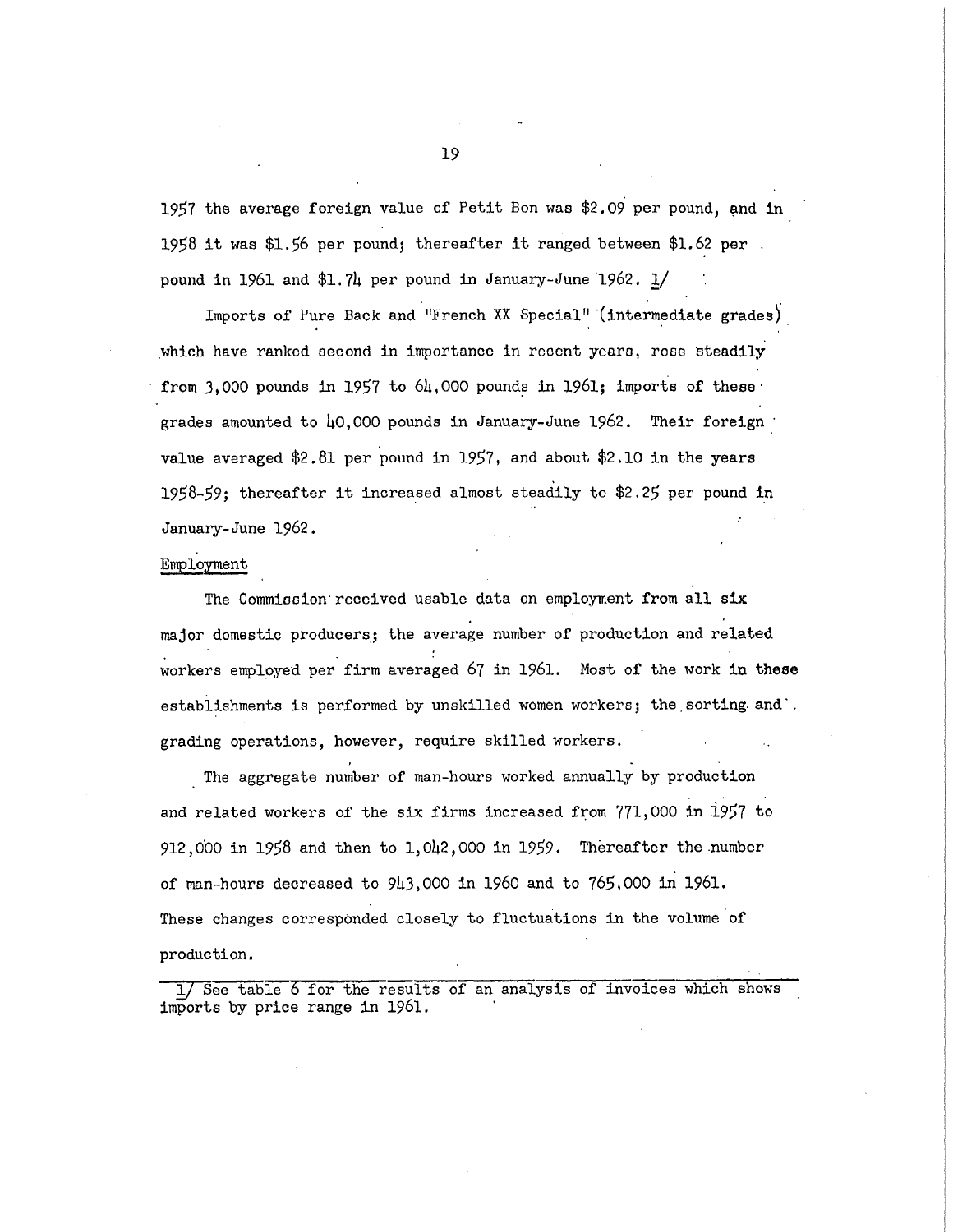The average annual number of production and related workers employed by the six major producers in each of the years 1957-62 was reported as follows :

| 1962 (January-June)---------------------388 |
|---------------------------------------------|

#### Prices received by U.S. producers

The grade designations of hatters' fur which encompass several degrees of quality overlap; for example, a poor BCB Entire may be sold as BCB Unpulled. BCB Unpulled may also be mixed with Grey Entire to improve the quality of Grey Entire. For this reason domestic producers sell to hat manufacturers on the basis of negotiated contracts which specify the characteristics of the hatters' fur to be delivered. Nevertheless, the grades of hatters' fur indicate, in general, fur of different qualities ranging from low-grade to superior-grade fur.

Four domestic producers  $1/$  and one dealer furnished the Commission with their net selling prices of specified grades of hatters' fur in mid-January and mid-June in each of the years 1957-62 and the quantity of each grade sold at the reported prices during January and June in those years. The four grades of hatters' fur for which data were furnished were as follows: Grey Entire, a low-grade fur; BCB Unpulled, a low-intermediate grade; BCB Entire , an intermediate-good grade; and No. 1 HDR, a superior grade. The weighted average prices calculated from these data are shown in table  $7.$ 

1/ The other two major producers are commission cutters and do not own the hatters' fur produced in their plants.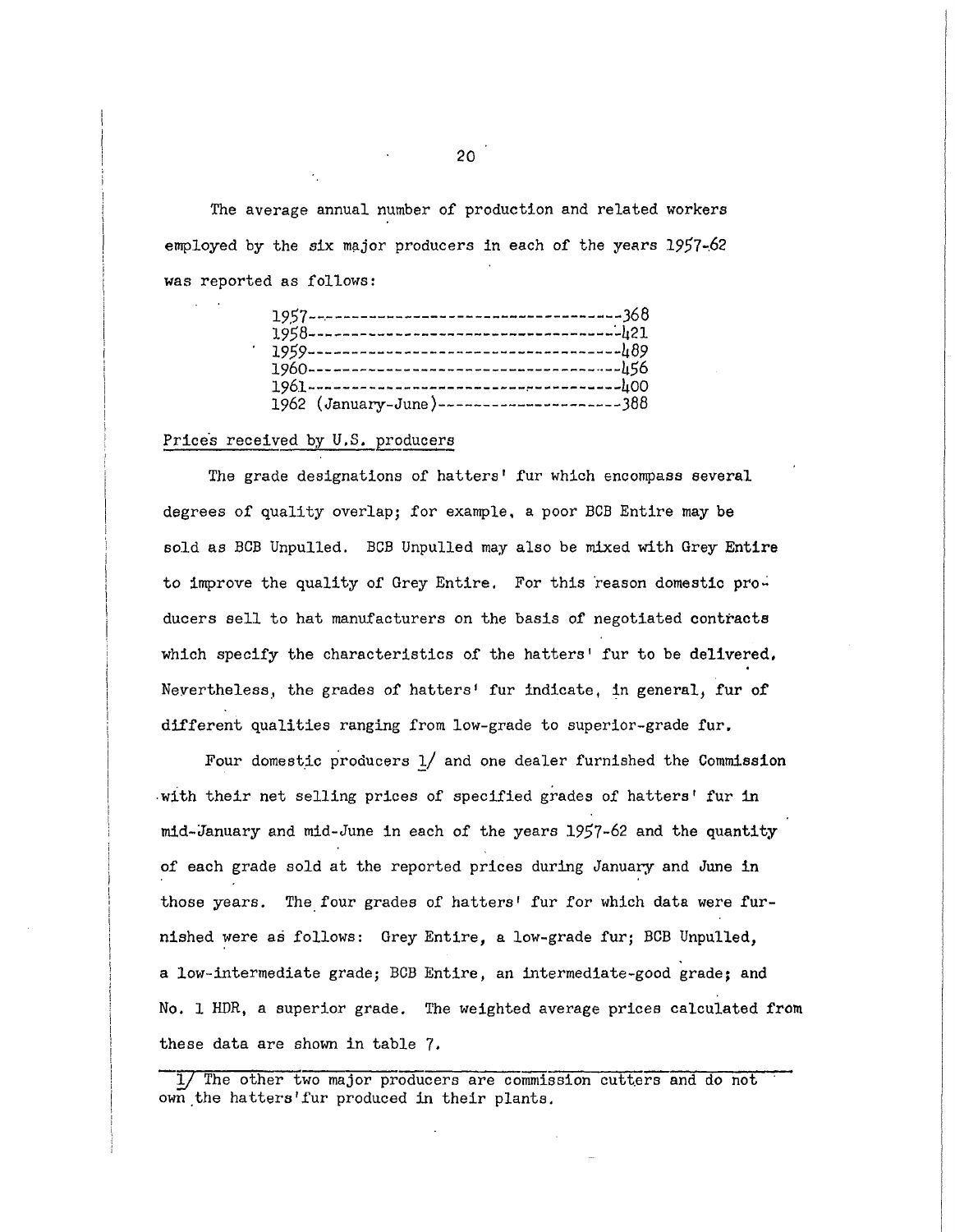From January 1957 through June 1958 the average price of Grey Entire declined by about 35 percent; it recovered somewhat in 1959-60. but then again declined in 1961-62 to a point about 12 percent below the June 1960 level. The price of BCB Unpulled, the next lowest grade (produced in substantially smaller quantities than Grey Entire) de $$ cline d by about **30** percent between January **1957** and June **1958,** re covered somewhat in 1959-60, since which period its price has not changed significantly. The average price of BCB Entire was somewhat. higher in 1962 than in June 1957.

#### Profit-and-loss experience of U.S. producers

Five of the six major firms that produced hatters' fur furnished usable data showing their profit-and-loss experience, on an establishment basis, for all of the years 1957-61. These five firms accounted for about 62 percent of U.S. production of hatters' fur in 1957 and for about 91 percent in 1961. Three of the five establishments purchase fur skins and manufacture and sell hatters' fur; the other two establishments process skins and cut hatters' fur on a commission basis. All except two concerns produce only hatters' fur.

Data relating to the profit-and-loss experience of the five establishments show that the aggregate of their sales and receipts from commission cutting were higher in 1959 than in 1957 and decreased each year from 1959 through 1961. In the aggregate, the five establishments had a loss in 1957, profits in 1958-60, and a loss in 1961.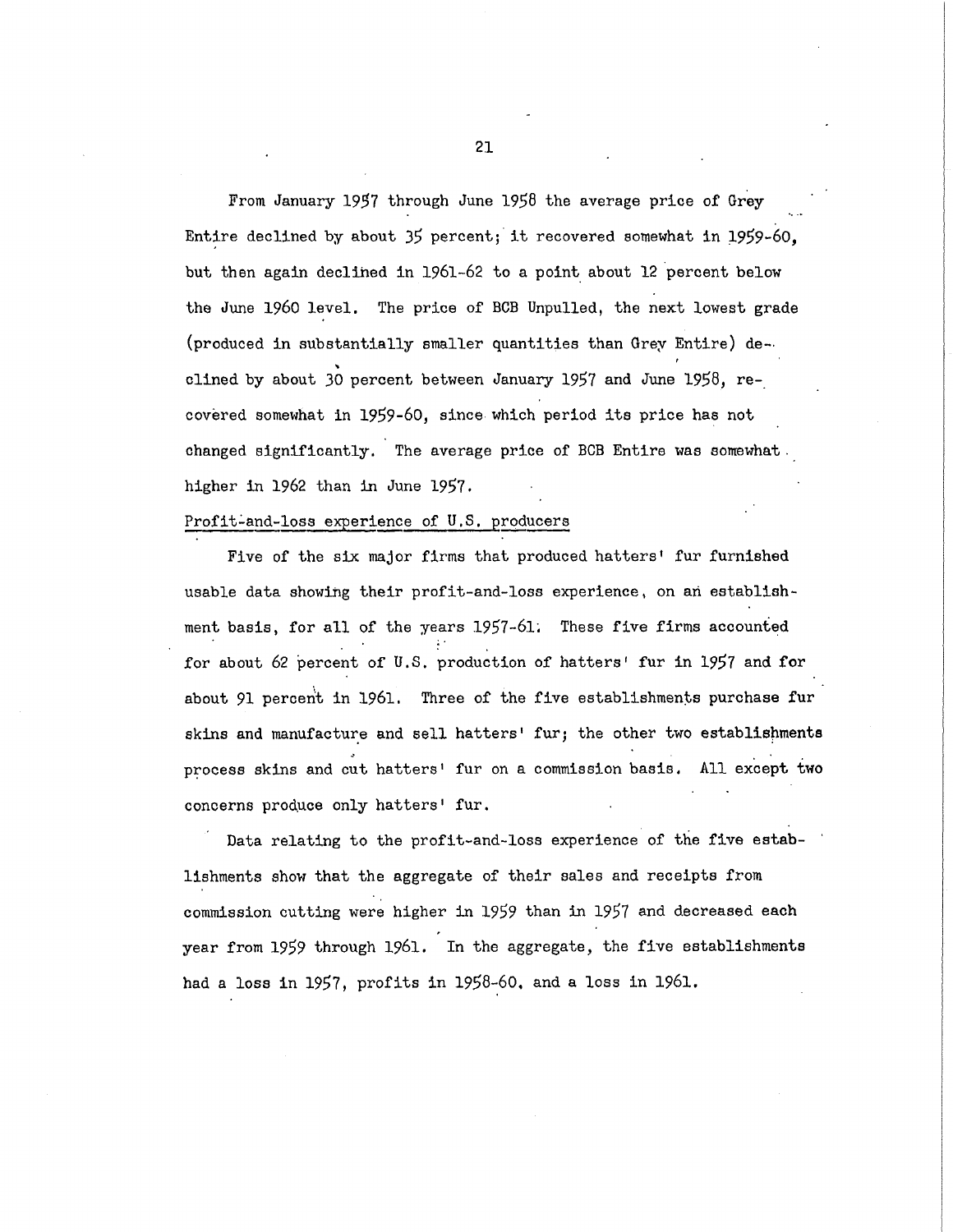Statistical Appendix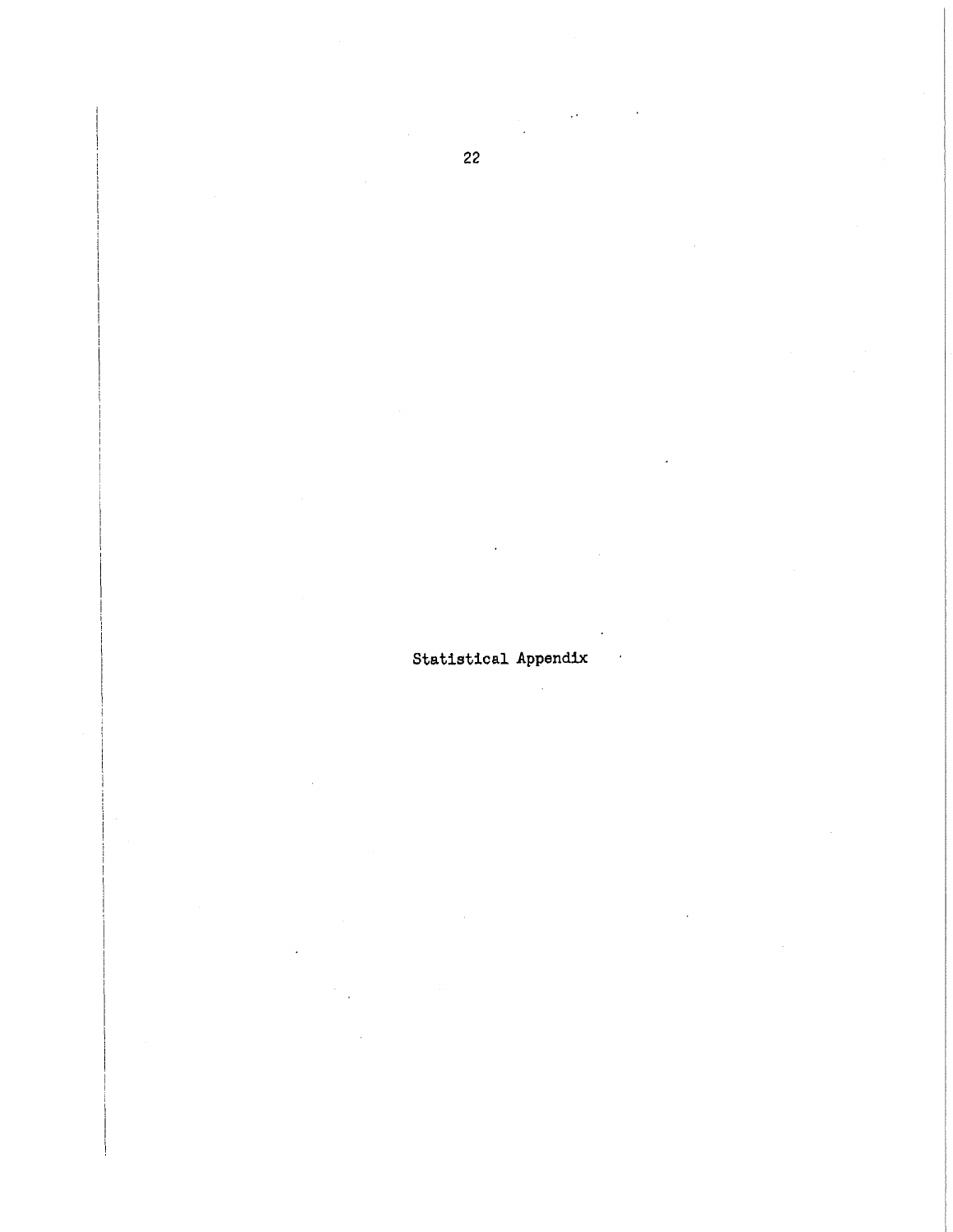### Table 1.--Hatters' fur: U.S. rates of duty, 1930-63

| Tariff paragraph and<br>description                                                                                             | Rate of<br>duty              | Authority and<br>effective date                                                                                                                                                                                                                                                                                                            |
|---------------------------------------------------------------------------------------------------------------------------------|------------------------------|--------------------------------------------------------------------------------------------------------------------------------------------------------------------------------------------------------------------------------------------------------------------------------------------------------------------------------------------|
| Par. 1520:<br>Hatters' furs, or furs not<br>on the skin, prepared<br>for hatters' use, in-<br>cluding fur skins<br>carroted---- | min.; $35%$ ad:<br>val. max. | $35\%$ ad val.1/: Tariff Act of 1930;<br>June 18, 1930.<br>$27\frac{1}{2}\%$ ad val. : Bilateral trade agreement<br>with Belgo-Luxembourg<br>Economic Union; May 1, 1935.<br>15% ad val. : General Agreement on Tariffs<br>and Trade; Jan. 1, 1948<br>47td per 1b.;: Presidential Proclamation<br>15% ad val. : No. 2960; 2/ Feb. 9, 1952. |
|                                                                                                                                 |                              | 15% ad val. : Presidential Proclamation<br>No. 3255; 3/ Sept. 14, 1958.                                                                                                                                                                                                                                                                    |

1/ Rate currently applicable to products of designated Communist-dominated or Communist-controlled countries or areas, which are denied the benefits of trade-agreement concessions pursuant to sec. 231 of the Trade Expansion Act of 1962 or sec.  $\text{L}01(2)$  of the Tariff Classification Act of 1962.

2/ This modification of the GATT concession was a result of an "escape clause" investigation completed under sec. 7 of the Trade Agreements Extension Act of 1951.

3<sup>/</sup> The modification of the concession was terminated (thus restoring the original GATT concession) as a result of an investigation under par. 2 of Executive Order 10401.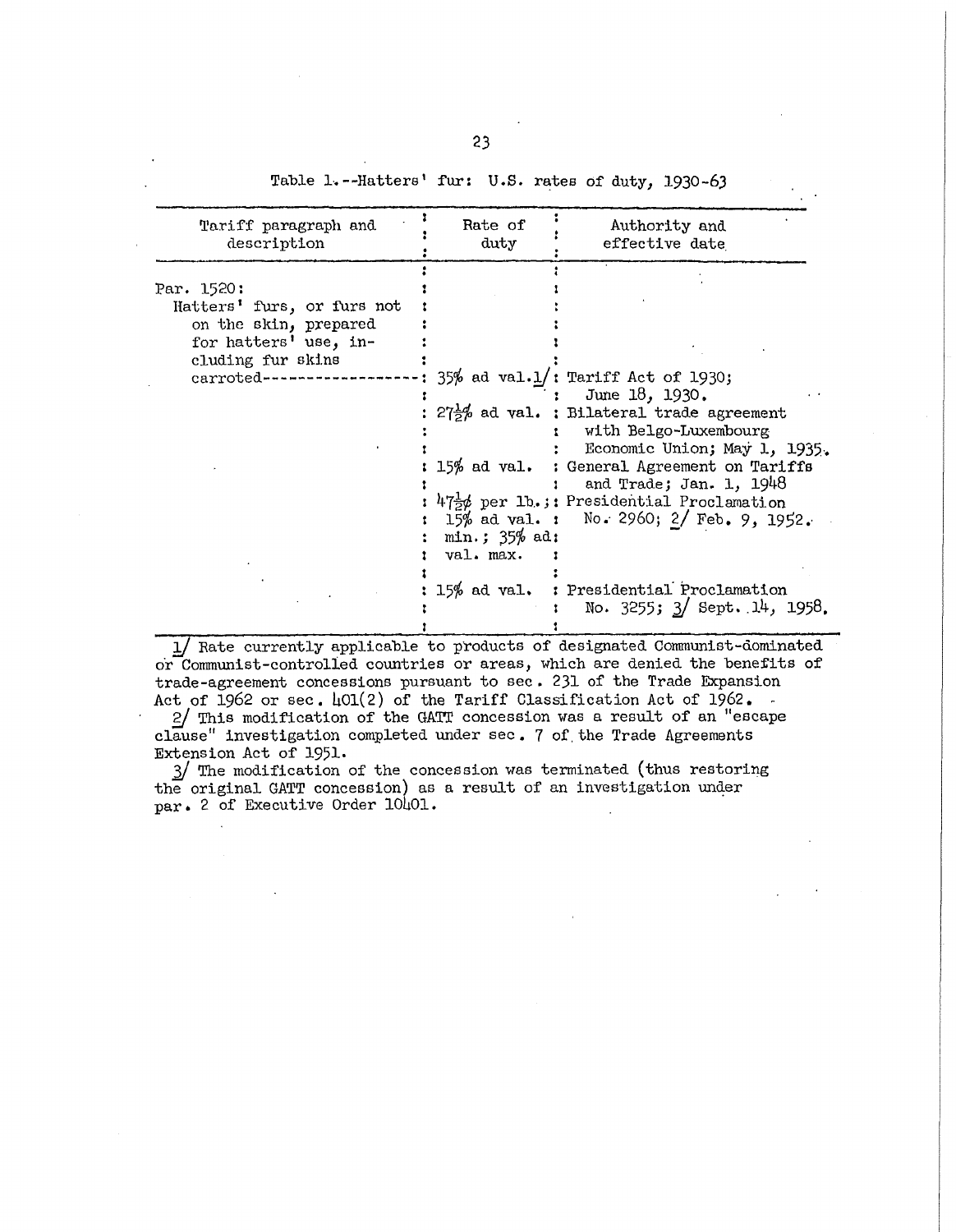|  |  |  |  | Table 2.--Hatters' fur: U.S. consumption (calculated) 1/ and derivation of consumption, 1957-62. |  |
|--|--|--|--|--------------------------------------------------------------------------------------------------|--|
|  |  |  |  |                                                                                                  |  |

| Item                                                                                      |  | $1957 \cdot 1958 \cdot 1959 \cdot$ | 1960   | 1961              | 1962       |
|-------------------------------------------------------------------------------------------|--|------------------------------------|--------|-------------------|------------|
| Calculated consumption:                                                                   |  |                                    |        |                   |            |
| In men's hats---------------------1,000 pounds--: 2,258 : 2,381 : 2,690 : 2,404 : 2,014 : |  |                                    |        |                   | 2,167      |
|                                                                                           |  |                                    |        |                   | 287        |
|                                                                                           |  |                                    |        |                   | 2,151      |
| Less 20 percent "blown fur" $2$ /--------do----: 553: 560: 606: 560: 477:                 |  |                                    |        |                   | <b>491</b> |
| Total hatters' fur consumed---------do----: 2,210 : 2,238 : 2,423 : 2,241 : 1,907 :       |  |                                    |        |                   | 1,963      |
| Derived consumption:                                                                      |  |                                    |        |                   |            |
| $Imported------------------------1,000 pounds--: 95 : 104 : 246 :$                        |  |                                    |        | 180 : 3/219 : 3/7 | - 270      |
| Percent of total hatters' fur                                                             |  |                                    |        |                   |            |
|                                                                                           |  | 4.3: 4.6: 10.1:                    |        | 8.0: 11.5:        | 12.2       |
| Domestic $4/-$ ----------------------1,000 pounds--: 2,115 : 2,134 : 2,177 :              |  |                                    | 2,061: | 1,688:            | 1,723      |
| Percent of total hatters' fur                                                             |  | $-95.4: 89.9:$                     | 92.0:  | 88.5:             | 87.8       |
|                                                                                           |  |                                    |        |                   |            |

1/ Calculated on the basis of 2.25 pounds of fur per dozen women's hats and 3 pounds per dozen men's hats.

2/ Reused, blown, and other byproduct fur accounts for about 20 percent of the weight of domestic production of fur felt hats.

3/ Preliminary.

 $\ddot{\phantom{a}}$ 

 $\sim$ 

4/ Consumption less imports; exports, if any, are negligible.

Source: Imports compiled from official statistics of the U.S. Department of Commerce; other data computed by U.S. Tariff Commission.

 $\overline{\mathcal{L}}$ 

 $\sim 100$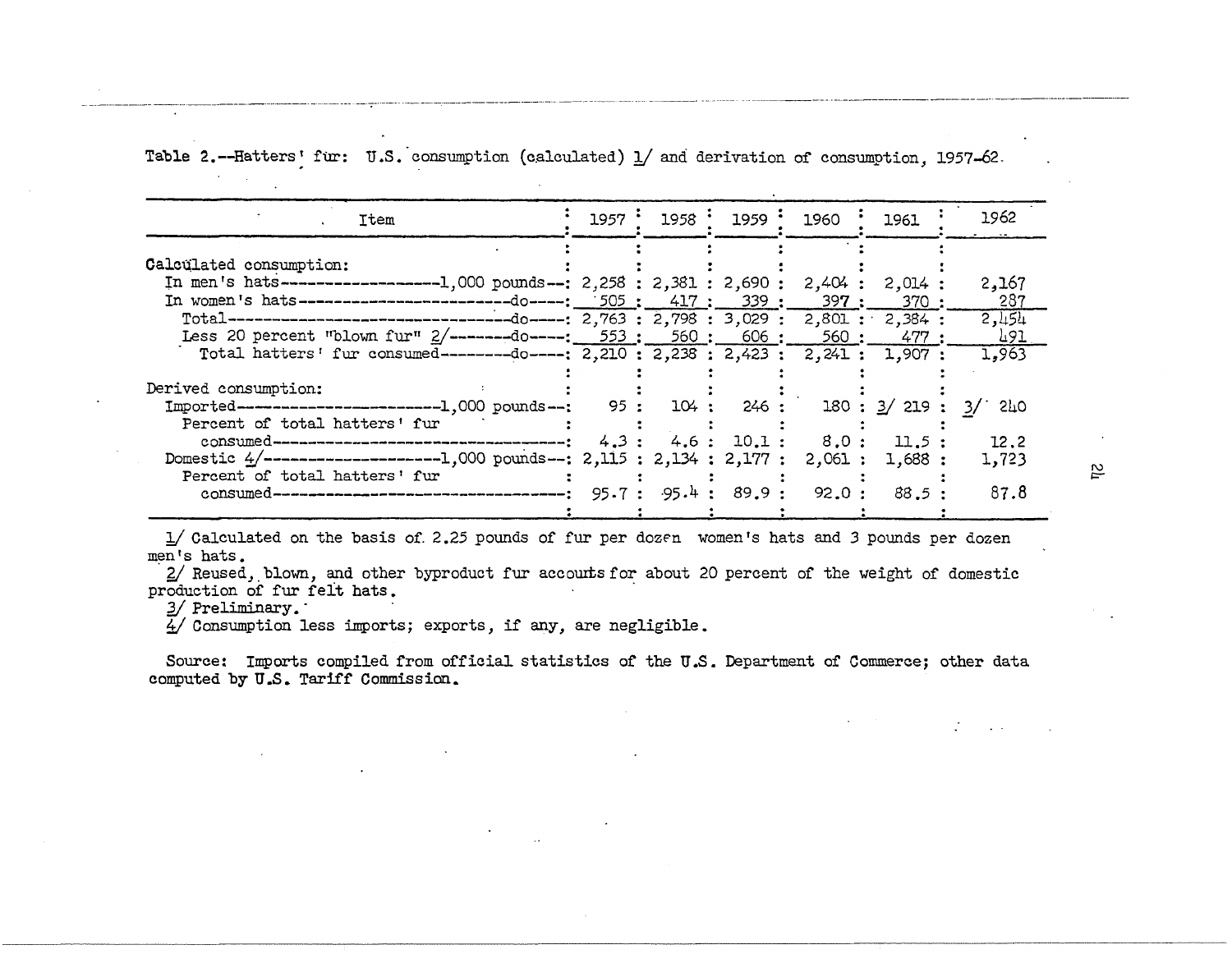| Grade                                                                                                                                                                                                                                          | 1957                                                                               | 1958                                                                                    | 1959                                                                               | 1960                                                                                  | 1961                                                                                  | Jan.-June<br>1962                                                             |
|------------------------------------------------------------------------------------------------------------------------------------------------------------------------------------------------------------------------------------------------|------------------------------------------------------------------------------------|-----------------------------------------------------------------------------------------|------------------------------------------------------------------------------------|---------------------------------------------------------------------------------------|---------------------------------------------------------------------------------------|-------------------------------------------------------------------------------|
|                                                                                                                                                                                                                                                |                                                                                    |                                                                                         |                                                                                    | Quantity (pounds)                                                                     |                                                                                       |                                                                               |
| Grey Entire-------------------<br>BCB Unpulled------------------:<br>BCB Entire--------------------;<br>White, Mottled, and Fawn-----<br>Hares' fur--------------------<br>Other $2/$ -----------------------<br>$Total$ --------------------- | 343,318:<br>107,797:<br>272,176:<br>202, 439:<br>97,479:<br>354,524:<br>1,377,733: | 483,286:<br>126,286:<br>536,498:<br>$148,661$ :<br>98,867:<br>350,390:<br>$1,743,988$ : | 572,179:<br>150,995:<br>553,749:<br>177,867:<br>148.244:<br>530,753:<br>2,133,787: | 509,470:<br>$140,748$ :<br>304,965:<br>114,680:<br>206,823:<br>424,747:<br>1,701,433: | 588,009 :<br>.135,798:<br>231,062:<br>88,216:<br>111,101:<br>476,108:<br>1,630,294:37 | 323,095<br>71,426<br>149,014<br>53,130<br>20,630<br>285,150<br><b>902,445</b> |
|                                                                                                                                                                                                                                                |                                                                                    |                                                                                         | Percent of total                                                                   |                                                                                       |                                                                                       |                                                                               |
| Grey Entire------------------<br>BCB. Unoulled------------------;<br>BCB Entire-------------------<br>White, Mottled, and F'awn----:<br>Hares' fur---------------------<br>Other $2/$ ----------------------<br>Total----------------------:   | 24.9:<br>$7.8$ :<br>19.8:<br>14.7:<br>7.1:<br>25.7:<br>$100.0$ :                   | 27.7:<br>7.2:<br>30.8:<br>8.5:<br>5.7:<br>20.1:<br>$100.0$ :                            | 26.8:<br>7.1:<br>26.0:<br>8.3:<br>6.9:<br>24.9:<br>$100.0$ :                       | 29.9:<br>8.3:<br>17.9:<br>6.7:<br>12.2:<br>25.0:<br>$100.0$ :                         | 36.1:<br>8.3:<br>14.2:<br>5.4:<br>6.8:<br>29.2:<br>100.0:                             | 35.8<br>7.9<br>16.5<br>5.9<br>2.3<br>31.6<br><u>100.0</u>                     |

## Table 3.--Hatters' fur: Production by 6 U.S. producers, by principal grades, 1957-61 and January-June 1962.1/

1/ These 6 producers accounted for about two-thirds of total U.S. production in 1957 and for more than nine-tenths of the total in 1961.

2/-May include some White, Mottled, Fawn, and hares' fur.<br>3/-May include some White, Mottled, Fawn, and hares' fur.<br>3/ Production for the full year 1962 for these 6 producers amounted to 1,682,893 pounds.

Source: Compiled from data submitted to the U.S. Tariff Commission by 6 individual producers.

- 22

 $\epsilon$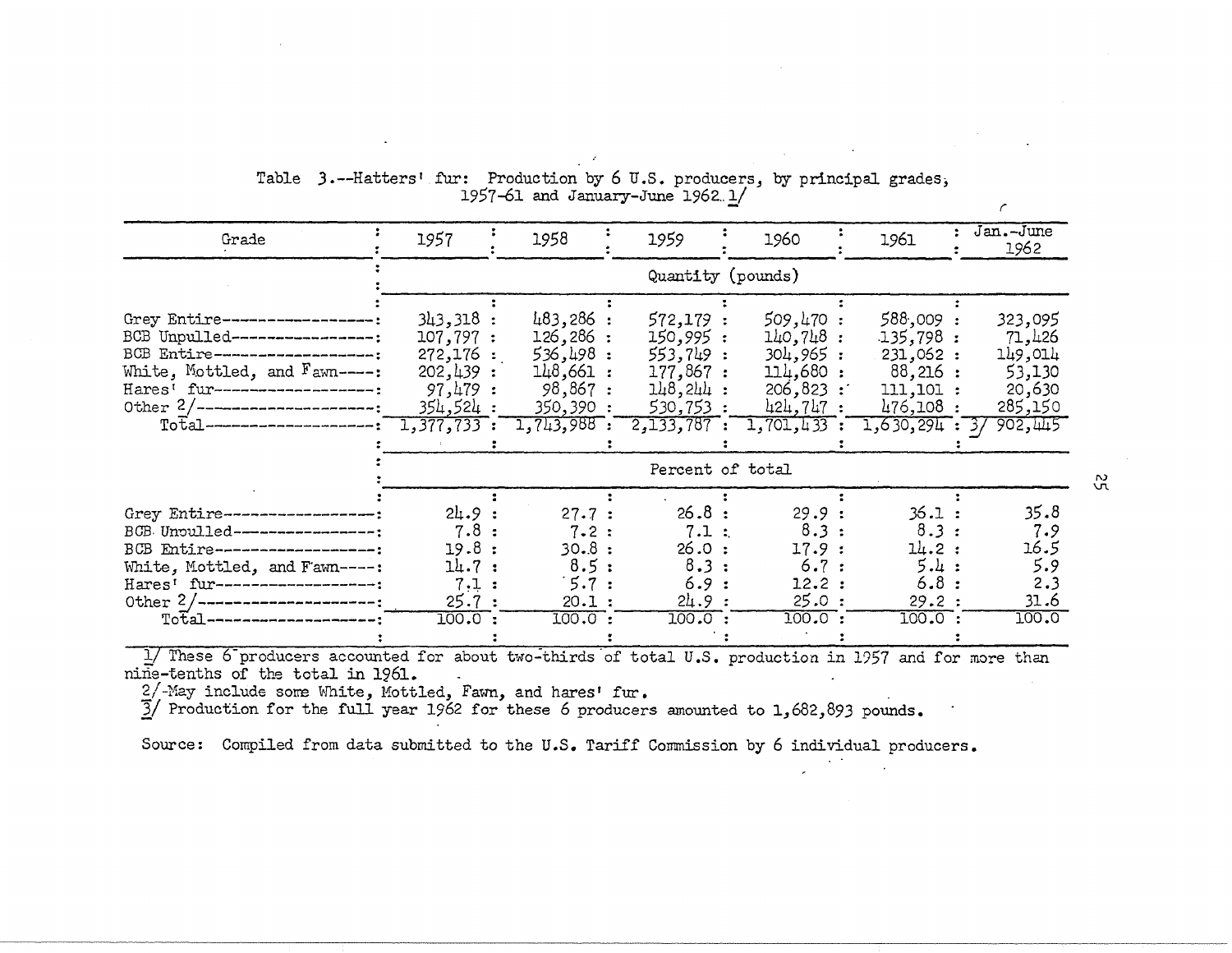|                                                              | :Belgium and:                 |                   |                                        |                                         | West<br>$\ddot{\phantom{a}}$                     | A11.<br>÷                        | :Total or       |
|--------------------------------------------------------------|-------------------------------|-------------------|----------------------------------------|-----------------------------------------|--------------------------------------------------|----------------------------------|-----------------|
| Year                                                         | : Luxembourg :                | France :          | Italy $,$                              | Spain                                   | : Germany :                                      | other                            | : average       |
|                                                              |                               |                   |                                        | Quantity (pounds)                       |                                                  |                                  |                 |
|                                                              |                               |                   |                                        |                                         |                                                  |                                  |                 |
|                                                              | ÷                             |                   | $\ddot{\bm{z}}$                        |                                         | $\ddot{\phantom{a}}$                             | $\mathbf{r}$                     |                 |
| 1951----------------------                                   | 214, 439:                     | 229:              | 1,985:                                 | 6,378:                                  | 331 :                                            | 1/23,612:                        | 246,974         |
| 1952---------------------                                    | 127,045 :                     | 200:              | 1,500:                                 | $-1.$                                   | - :                                              | 3,985:                           | 132,730         |
| 1953----------------------                                   | 243,960:                      | - 1               | 2,360:                                 |                                         | - :<br>÷                                         | 1,637 :                          | 247,957         |
| 1954----------------------                                   | 139,660:                      | $-1$              | 300 :                                  | - :                                     | - :                                              | - :                              | 139,960         |
| 1955----------------------                                   | 153,752:                      | $-1$              | 210 :                                  | 4,409:                                  |                                                  | 300 ·                            | 158,671         |
| 1956----------------------                                   |                               |                   | 80,300 : 2,000 : 29,355 :              | նև1 ։                                   | 1,961 :                                          | 5,594;                           | 119,651         |
| 1957---------------------                                    |                               | 51,027 : 14,902 : | 3,616 :                                | 2,304:                                  | 22,433:                                          | 360 :                            | 642, با9        |
| 1958-------------- <b>-------</b> -                          |                               |                   | 26,186:13,200:20,675:                  | 30,060:                                 | $14,200$ :                                       | $-$ :                            | 104,321         |
| 1959----------------------                                   |                               |                   | 79,754 : 19,561 : 46,069 :             | 52,511:                                 | 48,210:                                          | $-1$                             | 246,105         |
| 1960---------------------                                    |                               |                   | h1,662 : 9,265 : 1h,709 :              | 41,461:                                 | 70,550:                                          | <u>1,963 :</u>                   | <u>179,61</u> 0 |
| $1961$ 2/------------------:                                 |                               |                   | 56,623 : 23,130 : 32,341 :             | 32.316:                                 | $72,86$ ;                                        | 1.677:                           | 218,952         |
| $1962$ $\frac{7}{2}$ /------------------                     |                               |                   | 92,163 : 10,501 : 36,215 :             | 39,164:                                 | 61,000:                                          | 1,000:                           | 240,043         |
|                                                              |                               |                   | ٤.                                     |                                         | :                                                | ÷<br>Ŧ.                          |                 |
|                                                              |                               |                   |                                        |                                         | Foreign value                                    |                                  |                 |
|                                                              | Ŧ.                            |                   | $\ddot{\cdot}$<br>$\ddot{\phantom{a}}$ |                                         | ÷                                                |                                  |                 |
| 1951-----------------------                                  | \$523,500:                    |                   |                                        | \$424 : \$2,594 : \$10,415 :            |                                                  | \$795 : 1/ \$141,069 : \$678,797 |                 |
| 1952-----------------------                                  | 286,591:                      | 263:              | 2,781 :                                | $-2$                                    | . .<br>$\blacksquare$                            | 20,007:                          | 309,642         |
| 1953 <del></del>                                             | 652,742:                      | $-1$              | $4,814$ :                              | $\qquad \qquad \blacksquare$<br>$\cdot$ |                                                  | 5,846:                           | 663,402         |
| 1954--------------------                                     | 503,337:                      | $-1$              | 599:                                   | $\cdot$                                 | - 1                                              | $-1$                             | 503,936         |
| 1955----------------------                                   | 527,547:                      | $-1$              | 515 :                                  | 2,200:                                  | - 1                                              | 617 t                            | 530,879         |
| 1956---------------------                                    | 336,285:                      |                   | 4,600:69,749:                          | 1,843:                                  | 7,218 :                                          | 21,182 :                         | Щ0,877          |
| 1957----------------------                                   | 217,070 : 30,518 :            |                   | 7,906:                                 | 5,525:                                  | 54.955:                                          | 1,407:                           | 317,381         |
| 1958----------------------                                   |                               |                   | 60, 222 : 23, 247 : 35, 529 :          | 69,831;                                 | 33.946:                                          | $-2$                             | 222,775         |
| 1959----------------------                                   |                               |                   |                                        |                                         | $152,073:38,757:77,728:111,303:111,363:$         | $-1$                             | 524,224         |
| 1960----------------------<br>$1961$ $2/-$ ----------------- |                               |                   |                                        |                                         | $73,654 : 19,247 : 28,266 : 105,523 : 142,578 :$ | .6,003:                          | 375,271         |
|                                                              | 109,221 : 43,922 : 55,910 :   |                   |                                        |                                         | 90,299 : 154,567 :                               | 3,186 :                          | 457,105         |
|                                                              | 141, 149 : 24, 375 : 57,686 : |                   |                                        |                                         | 93,881 : 133,975 :                               | 2,500:                           | 453,566         |
|                                                              |                               |                   | ÷                                      | :                                       |                                                  | <b>Contract Contract</b>         |                 |
|                                                              |                               |                   |                                        |                                         | Unit value (per pound)                           |                                  |                 |
| 1951----------------------                                   | Ť<br>\$2.44:                  | \$1.85:           | ÷<br>$\mathbf{r}$                      |                                         |                                                  |                                  |                 |
| 1952----------------------                                   | 2.26:                         | 1.32:             | $\S1.31:$<br>$.1.85$ :                 | \$1.63:                                 | \$2.40:                                          | $1/$ \$5.97 :                    | \$2.75          |
| 1953---------------------                                    | 2.68 :                        | $-$ :             | 2.04 :                                 | - :                                     | - 1                                              | 5.02:                            | 2.33            |
| 195 <u>1</u> :-----------------------                        | 3.60:                         |                   | 2.00:                                  | $\cdot$<br>$\rightarrow$                | $\cdot$                                          | 3.57:                            | 2.68 $\cdot$    |
| 1955 <del>----------------------</del>                       | 3.43 :                        | - 1<br>$-1$       | 2, 45:                                 | - :                                     | - :<br>$-1$                                      | - :                              | 3.60            |
| 1956 <del>:</del> ------------------------                   | 4.19 :                        | 2.30:             | 2.38:                                  | : 50،<br>4.18 :                         | 3.68 :                                           | 2.06 :                           | 3.35            |
| 1957-----------------------                                  | 4.25:                         | 2.05:             | 2.19:                                  | 2.40:                                   | 2.45:                                            | 3.79:                            | 3.68            |
| 1958----------------------                                   | 2.30:                         | 1.76:             | 1.72:                                  |                                         |                                                  | 3.91 :                           | 3.35            |
|                                                              | 1.91:                         | 1.98:             | 1.69;                                  | 2.32:<br>2.69:                          | 2.39;<br>2.37:                                   | $-$ :                            | 2.14            |
| 1959----------------------<br>1960---------------------      | 1.77:                         | 2.08:             | 1.92:                                  |                                         |                                                  | $-1$                             | 2.13            |
| $1961$ 2/------------------                                  |                               |                   |                                        | 2.55:                                   | 2.02:                                            | 3.06:                            | 2.09            |
| $1962: \overline{2}/--------------------}$                   | 1.93:<br>1.53:                | 1.90:<br>2.32:    | 1.73:<br>1.59:                         | 2.79:                                   | 2.12:                                            | 1.90f                            | 2.09            |
|                                                              |                               |                   |                                        | 2.40 i                                  | $-2.20$ :                                        | 2.50 :                           | 1.89            |

Table 4.--Hatters' fur: U.S. imports for consumption, by principal sources, 1951-62

1/ Includes 23,396 pounds of hatters' fur, valued at \$131,569, with a unit value of \$5.62 per<br>pound, imported from Argentina.<br>2/ Preliminary.<br>Source: Compiled from official statistics of the U.S. Department of Commerce.

 $\mathcal{L}^{\mathcal{L}}$  .

 $\ddot{\phantom{a}}$ 

 $\mathbf{r}$ 

 $\pmb{\cdot}$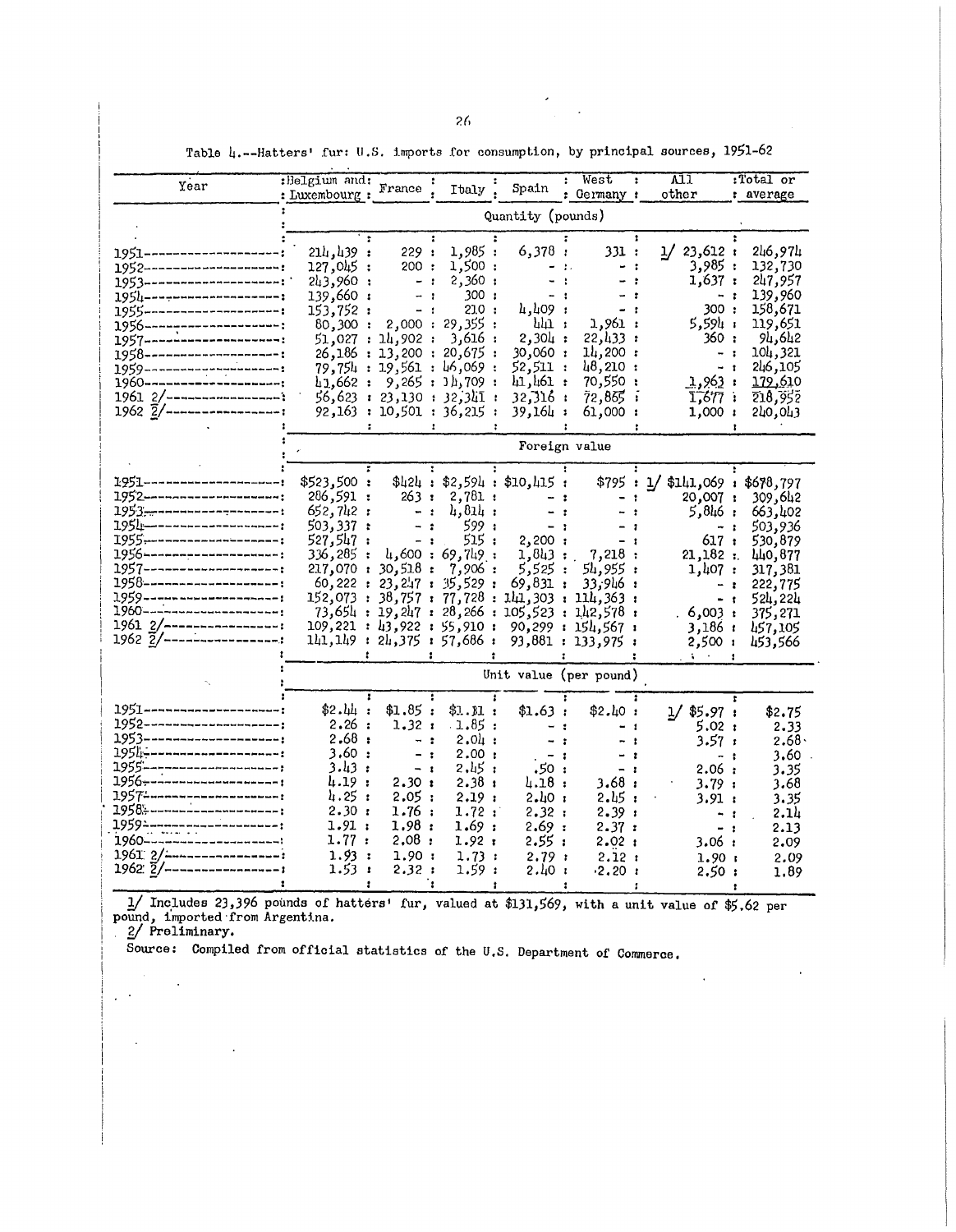### Table 5 .-- Hatters' fur: U.S. imports for consumption, by grades, 1957-61 and January-June 1962

 $\cdot$ 

| Orade                                                                                                                                                              | 1.957                               | 1958                                      | 1959                               | 1960                            | 1961                                                                       | i Jan. June<br>1962<br>٠     |
|--------------------------------------------------------------------------------------------------------------------------------------------------------------------|-------------------------------------|-------------------------------------------|------------------------------------|---------------------------------|----------------------------------------------------------------------------|------------------------------|
|                                                                                                                                                                    |                                     |                                           |                                    | Quantity (pounds)               |                                                                            |                              |
| Pet1t Bon---------------------------------<br>Pure Back and "French XX Special"-----:<br>Mottled----------------------------                                       | 29,206:<br>$3,000$ $\mu$<br>22,665: | 28, h60:<br>$.6,000$ ;<br>5,105,1         | 94,607:<br>32,270:<br>16,915:      | 86,782,1<br>30,170:<br>600 :    | 111,072:<br>61.100:<br>$2,200$ :                                           | 72.906<br>40,000<br>900      |
| Fawn-------------------------------                                                                                                                                | $5,400$ :<br>$8,150$ $\pm$          | 735 :<br>15,130:                          | 1,000:<br>$20,650$ :               | 5 <sub>1</sub><br>7,450:        | 16,700:                                                                    | 1,000                        |
| Hares' fur--------------------------<br>All other-----------------------------<br>Total--------------------------------                                            | $-1$<br>16.529 .                    | 625 i<br>$45.20:$ :<br>B4,950 : 101,256 : | 7,310:<br>61.926:<br>231,678       | 843 :<br>18.952:<br>152,802 .   | 14.678:<br>$19,971$ :                                                      | 1,3h2<br>8,680<br>124,828    |
| Total U.S. imports for consumption -----:                                                                                                                          |                                     | 94,642 : 101,321 :                        |                                    |                                 | 229,021:<br>$2\frac{1}{6}$ , 105 + 1/ 179, 610 + 1/ 218, 952 + 1/ 129, 135 |                              |
| Ratio of data from questionnaires<br>to $U.S.$ total---------------percent--:                                                                                      | 89.8 <sub>1</sub>                   | 97.1:                                     | 95.և ։                             | 85.1:                           | 104.6:                                                                     | 96.7'                        |
|                                                                                                                                                                    |                                     |                                           |                                    | Foreign value                   |                                                                            |                              |
|                                                                                                                                                                    |                                     | т.                                        | ÷                                  |                                 |                                                                            |                              |
| Petit Bon------------------------------: \$61,065 : \$hh,317 : \$160,326 :<br>Pure Back and "French XX Special"------:<br>Mottled--------------------------------- | 0.130 :                             | 12,575:<br>21,571:                        | 67,500:<br>$73,545$ ;              | \$150,381:<br>81,749:<br>2,550: | \$180,022:<br>$141,757$ :<br>9,790:                                        | \$126,533<br>90,080<br>3,645 |
| Hares' fur-------------------------------                                                                                                                          | 18.515 .<br>24,716 +<br>$-1$        | 2,323:<br>29,655:<br>$2,101$ :            | 3.053:<br>$12,196$ :<br>21.385:    | 10 I<br>16.654 F<br>3,130:      | 33.424 ք<br>$\mu$ 2,306 $\mu$                                              | 1,906<br>4,997               |
| All other---------------------------------                                                                                                                         | 19.839:                             | 93,003:                                   | 151.411 :<br>$522,416$ :           | 51.617:<br>309,121:             | 42,513:<br>H <sub>19</sub> , 8L <sub>2</sub>                               | 10,052<br>237,213            |
| Total U.S. imports for consumption----: 317,381 : 222,775 :<br>Ratio of data from questionnaires                                                                   |                                     |                                           |                                    |                                 | $524, 224 : 1/375, 271 : 1/457, 105 : 1/249, 952$                          |                              |
| to $U.S.$ total---------------percent--:                                                                                                                           | 75.9:                               | 92.4 :                                    | 99.7:                              | 82.և ւ                          | 98.4 :                                                                     | 94.9                         |
|                                                                                                                                                                    |                                     |                                           |                                    | Unit value (per pound)          |                                                                            |                              |
| Petit Bon----------------<br>Pure Back and "French XX Special"-----:                                                                                               | \$2.09:<br>2.81:                    | т.<br>\$1.56:<br>2.10:                    | ÷<br>\$1.69:<br>2.09:              | $$1.73$ 1.<br>2.22:             | 1<br>\$1.62 :<br>2.20 <sub>1</sub>                                         | \$1.7 <sub>4</sub><br>2.25   |
| White-----------------------------------<br>Mottled---------------------------------<br>Fawn---------------------------------                                      | 4.79 t<br>3.43r<br>3.03:            | 4.23 :<br>$3.16$ :<br>1,96 :              | $\frac{1}{2}$ .<br>3.05:<br>، 2.04 | և.25 ։<br>$2.00$ :<br>2.24:     | 4.45 :<br>$-1$<br>2,00 :                                                   | 4.05<br>1.91                 |
| Hares! fur---------------------------<br>All other--------------------------------                                                                                 | - 1<br>1.20:                        | 3.91:<br>2.06 :                           | 3.34 i<br>$2.h1$ :                 | 3.71:<br>2.72:                  | 2.88:<br>2.13:                                                             | 3.72<br>1.16                 |
| Average-------------------------                                                                                                                                   | $2.8\text{m}$ :                     | 2.03:                                     | 2.23:                              | 2.02:                           | 1.96:                                                                      | 1.90                         |
| Average of total U.S. imports for<br>consumption--------------------------                                                                                         | 3.35:                               | 2.14:                                     | 2.13:                              | 1/2.09:                         | 1/2.09:                                                                    | 1/1.94                       |

 $\frac{1}{2}$  Preliminary.

Source: Compiled from data submitted to the U.S. Tariff Commission by concerns importing hatters' fur and from official statistics of the U.S. Department of Commerce.

 $\ddot{\phantom{0}}$ 

 $\mathbb{R}$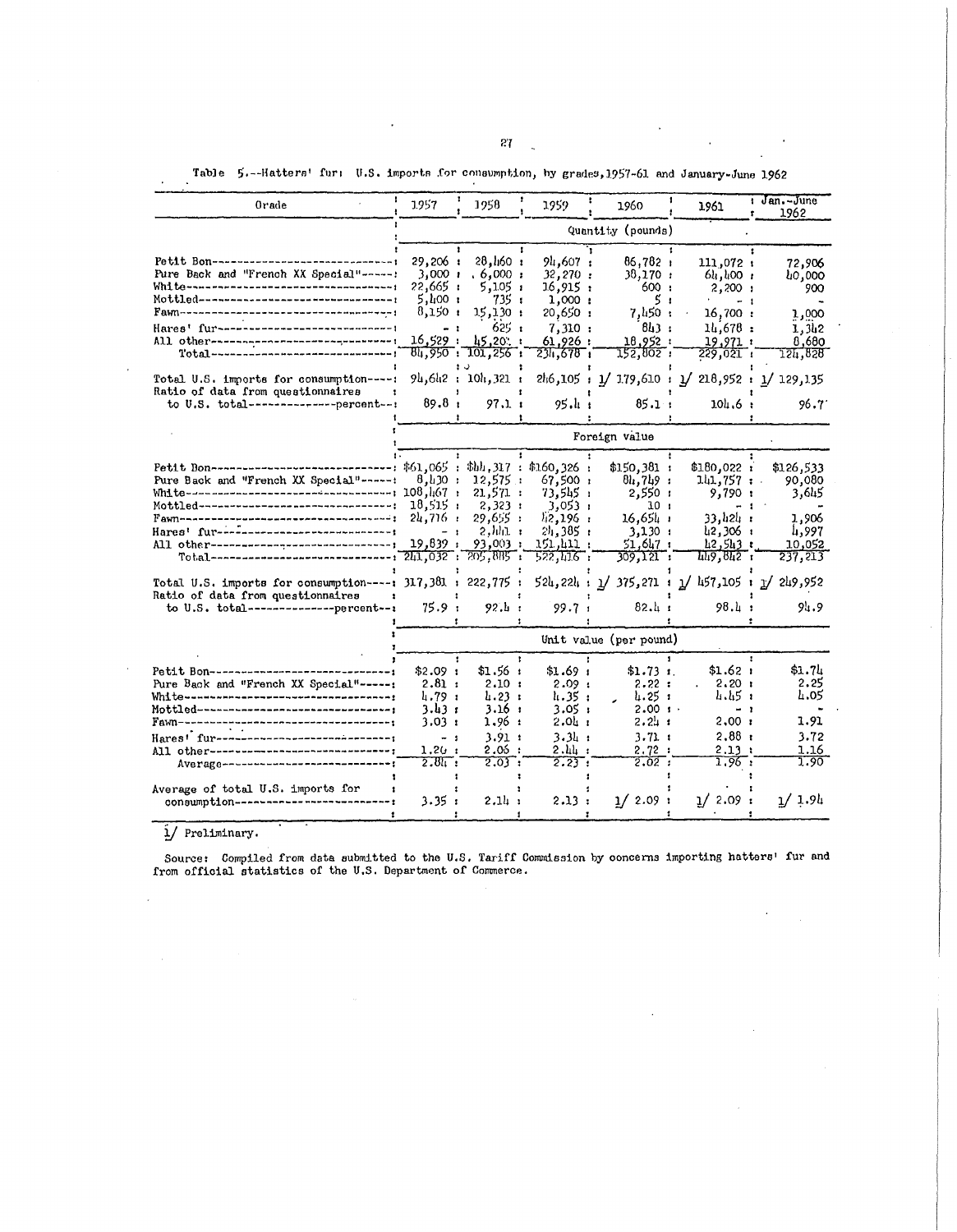Table 6.--Hatters' fur: U.S. general imports,  $\frac{1}{2}$  according to unit value,<br>1961

| Foreign value per pound                          | : Number<br>: entries : | : Quantity: Value |                         | Unit<br>value |
|--------------------------------------------------|-------------------------|-------------------|-------------------------|---------------|
|                                                  |                         | Pounds            |                         |               |
|                                                  |                         |                   |                         |               |
| Not over $$1.40$ -----------------------------   | 5                       |                   | 8,093 : \$7,423 :       | \$0.92        |
| Over $$1.40$ , not over $$1.60$ --------------:  | 22                      |                   | .26,819 : 41,488 : 1.55 |               |
| Over $$1.60$ , not over $$1.80$ ---------------  | 29                      |                   | 65,075 : 110,723 : 1.70 |               |
| Over $$1.80$ , not over $$2.00$ --------------:  | 12                      |                   | 20,496:39,136:          | 1.91          |
| Over \$2.00, not over \$2.20--------------       | 6                       |                   | $16,200 : 3\mu,260 :$   | 2.11          |
| Over \$2.20, not over $$2.40------------$        | 19                      | 47,790:           | $107,680$ :             | 2.25          |
| Over \$2.40, not over \$2.60--------------       |                         | $6,828$ :         | 16,522 : 2.42           |               |
| Over $$2.60$ , not over $$2.80$ ---------------  |                         | 3,865:            | $10,245$ :              | 2.65          |
| Over $$2,80$ , not over $$3,00$ --------------:  |                         |                   | 1,115:3,262:            | 2.93          |
| Over $$3.00$ , not over $$3.50$ ---------------: |                         | 10,583 :          | 34,120:                 | 3.22          |
| Over $$3.50$ , not over $$4.00$ ---------------  |                         | 9,114 :           | 33,102:                 | 3.63          |
| Over $$4.00$ ---------------------------------   |                         | $4,290$ :         | 22,654:                 | 5.28          |
| Total or average-----------------------          | - 118                   |                   | 220,268 : 460,615       | 2.09          |
|                                                  |                         |                   |                         |               |

1/ General imports are the total of the entries for immediate consumption and entries into bonded warehouse.

Source: Compiled from individual entries obtained from the U.S. Bureau of the Census.